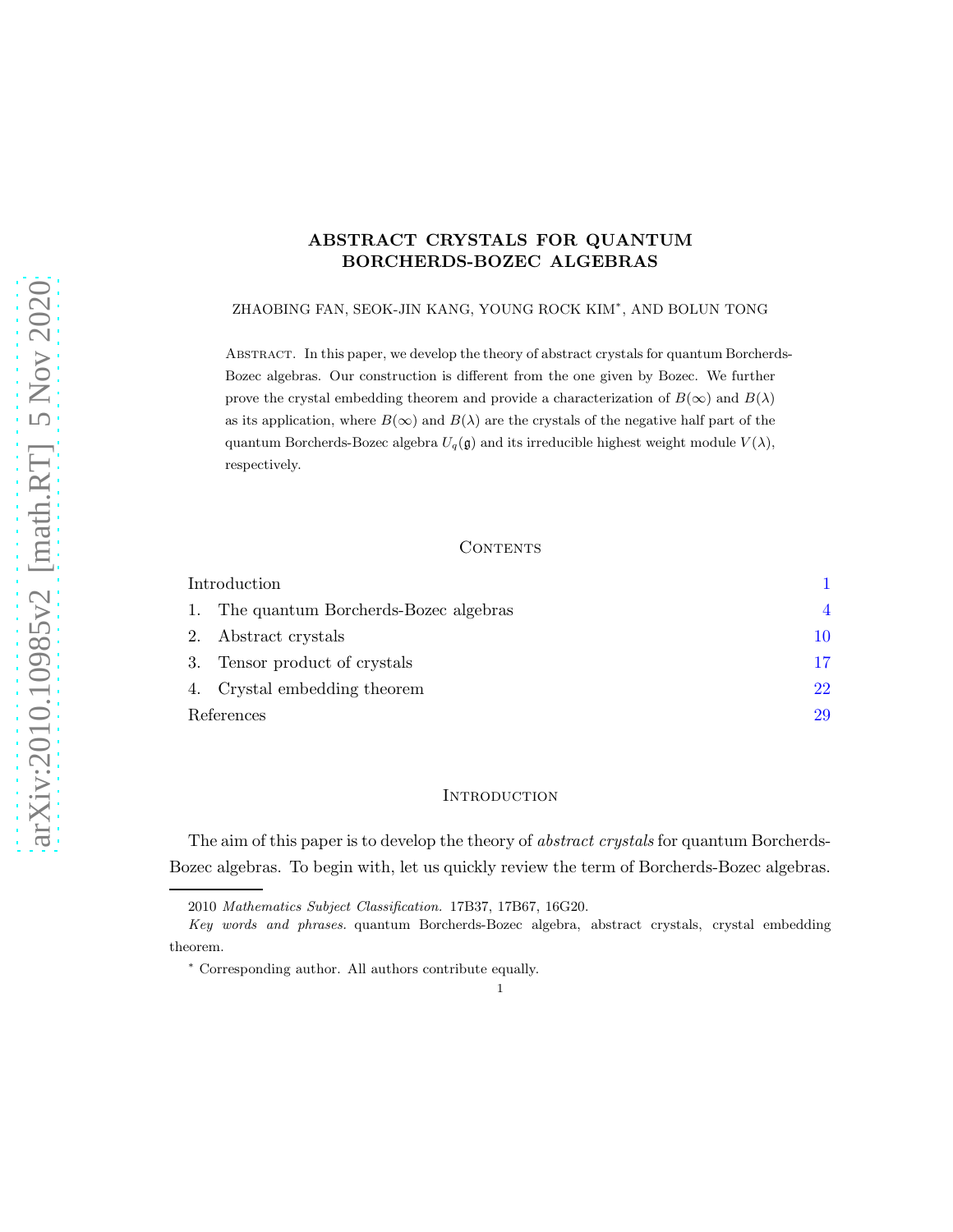The Cartan matrix of a semisimple Lie algebra is positive definite, where all of its diagonal entries are 2. In [\[Kac68,](#page-29-0) [Moody68\]](#page-29-1), Kac and Moody introduced a family of infinite dimensional Lie algebras by removing the condition of positive definitiveness, which are now called the Kac-Moody algebras. In [\[Bor88\]](#page-28-1), Borcherds generalized the notion of Kac-Moody algebras by allowing the diagonal entries of the Cartan matrices to be non-positive. The Lie algebras and Cartan matrices thus obtained are called the Borcherds algebras and Borcherds-Cartan matrices, respectively. Moreover, the Borcherds algebras are generated by positive and negative simple root vectors. Associated to Borcherds-Cartan matrices, the Borcherds-Bozec algebras is a further generalization of Kac-Moody algebras, which are generated by higher degree positive and negative simple root vectors.

The quantum Borcherds algebras (or quantum generalized Kac-Moody algebras) were introduced by Kang [\[K95\]](#page-29-2), as a quantum deformation of the universal enveloping algebras of Borcherds algebras. The quantum Borcherds-Bozec algebras were introduced by Bozec in his research of perverse sheaves theory for quivers with loops [\[B15,](#page-28-2) [B16,](#page-28-3) [BSV16\]](#page-28-4). They are a further generalization of quantum Borcherds algebras. More precisely, for each imaginary index  $i \in I^{\text{im}}$ , i.e., those  $i \in I$  satisfying  $a_{ii} \leq 0$  in the Cartan matrix, there are infinitely many generators  $e_{il}$ ,  $f_{il}$  ( $l \in \mathbb{Z}_{>0}$ ), whose degrees are l multiples of  $\alpha_i$  and  $-\alpha_i$ . The commutation relations between them are rather complicated (cf. [\[FKKT20\]](#page-28-5)). But, thanks to Bozec, there exists a set of primitive generators in quantum Borcherds-Bozec algebras with better properties and simpler commutation relations. This allows us to generalize the theories of quantum groups to quantum Borcherds-Bozec algebras.

The canonical basis theory was first introduced by Lusztig in the ADE case in [\[L90\]](#page-29-3), arising from his geometric construction of the negative part of the quantum groups, and it has been generalized to general cases by Lusztig [\[L91,](#page-29-4) [L10\]](#page-29-5). Meanwhile, Kashiwara constructed crystal base and global base for quantum groups associated with symmetrizable Kac-Moody algebras in an algebraic way [\[Kas90,](#page-29-6) [Kas91\]](#page-29-7). In [\[GL93\]](#page-28-6), Grojnowski and Lusztig proved that the global crystal base coincides with the canonical base introduced by Lusztig in [\[L90\]](#page-29-3). Since then, the crystal basis theory has become one of the most central themes in combinatorial and geometric representation theory of quantum groups. In [\[JKK05\]](#page-28-7), Jeong, Kang and Kashiwara developed the crystal basis theory for quantum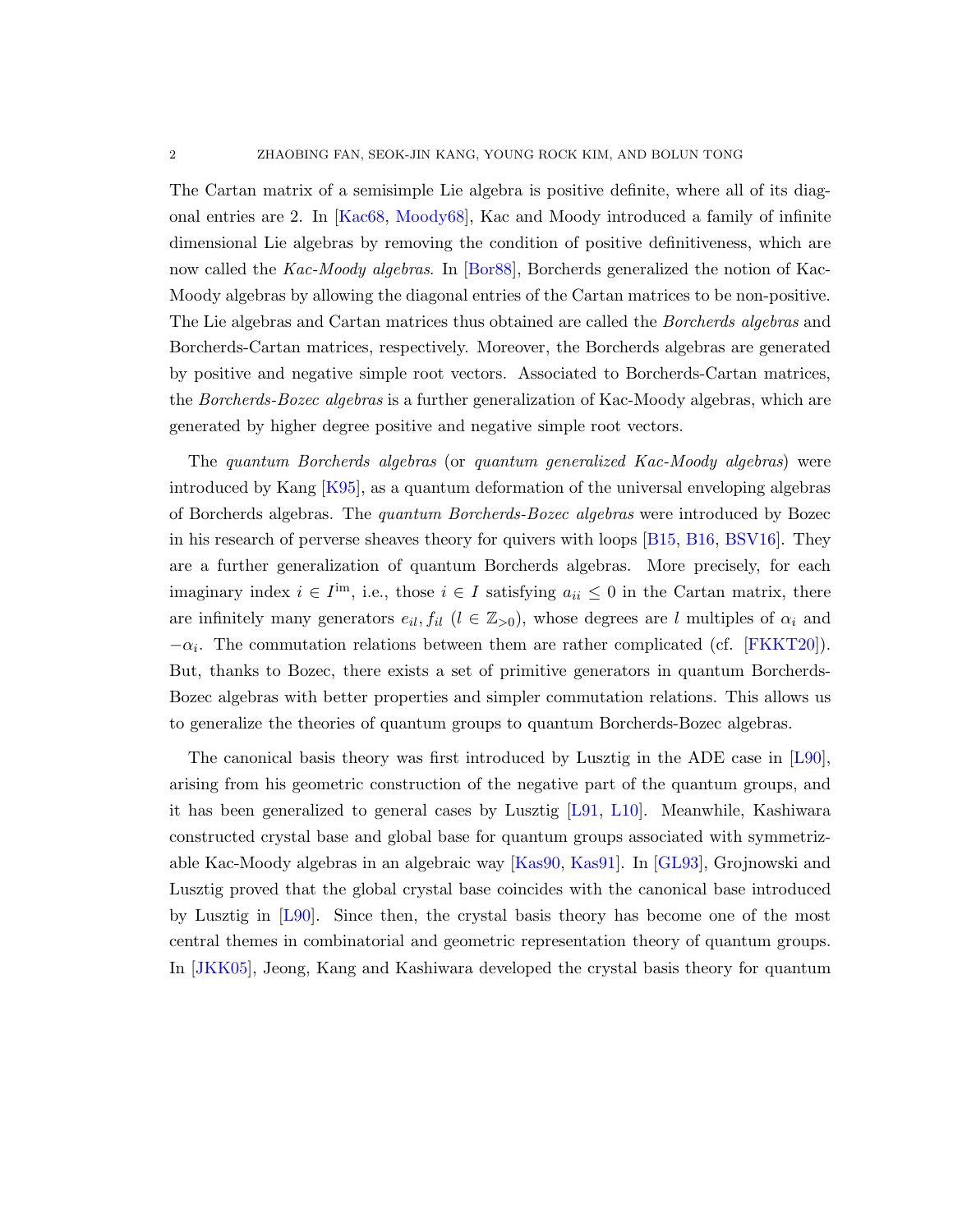Borcherds algebras. Later on, together with Shin, they further introduced the notion of abstract crystals for quantum Borcherds algebras and investigated their fundamental properties [\[JKKS07\]](#page-29-8).

In [\[B16\]](#page-28-3), Bozec studied the crystal basis theory for quantum Borcherds-Bozec algebra  $U_q(\mathfrak{g})$ . He defined the crystal basis  $(L(\infty), B(\infty))$  for  $U_q^-(\mathfrak{g})$  and  $(L(\lambda), B(\lambda))$  for  $V(\lambda)$ , respectively, where  $V(\lambda)$  is the irreducible highest weight  $U_q(\mathfrak{g})$ -module with a dominant integral highest weight  $\lambda$ . He also constructed *generalized crystals* and their geometric realization for  $U_q^-(\mathfrak{g})$  and  $V(\lambda)$  based on the theory of perverse sheaves on Lusztig's and Nakajima's quiver varieties associated with quivers with loops (cf. [\[KS97,](#page-29-9) [S02,](#page-29-10) [KKS09,](#page-29-11) [KKS12\]](#page-29-12)).

In this paper, we develop the theory of abstract crystals for quantum Borcherds-Bozec algebras. Our construction is different from the one given in [\[B16\]](#page-28-3), where Bozec followed the framework of [\[JKK05\]](#page-28-7). Instead, we take the approach given in [\[JKKS07\]](#page-29-8), which is simpler and more natural. We provide the abstract crystal structure on  $B(\infty)$  and  $B(\lambda)$ following our definition. Moreover, we define the tensor products of abstract crystals which are shown to be abstract crystals. We also show that the associativity law holds for the tensor products of abstract crystals.

Furthermore, we prove the crystal embedding theorem, which yields a procedure to determine the structure of the crystal  $B(\infty)$  in term of elementary crystals. We provide a characterization of  $B(\infty)$  and  $B(\lambda)$  as an application of the crystal embedding theorem. The characterization of  $B(\lambda)$  in the current paper is different from the one given by Bozec in [\[B16\]](#page-28-3), where the method of Joseph in [\[J95\]](#page-29-13) was employed.

Our theory of abstract crystals can be applied to various general settings. For example, Bozec's geometric construction of the crystals  $B(\infty)$  and  $B(\lambda)$  can be reproduced through our approach. Our construction of  $B(\infty)$  and  $B(\lambda)$  can also be used directly to the theory of (dual) perfect bases for quantum Borcherds-Bozec algebras. Moreover, our theory will play a crucial role in the categorification of quantum Borcherds-Bozec algebras and their highest weight modules via Khovanov-Lauda-Rouquier algebras and their cyclotomic quotients. Currently, we are working on these problems as well as other applications. We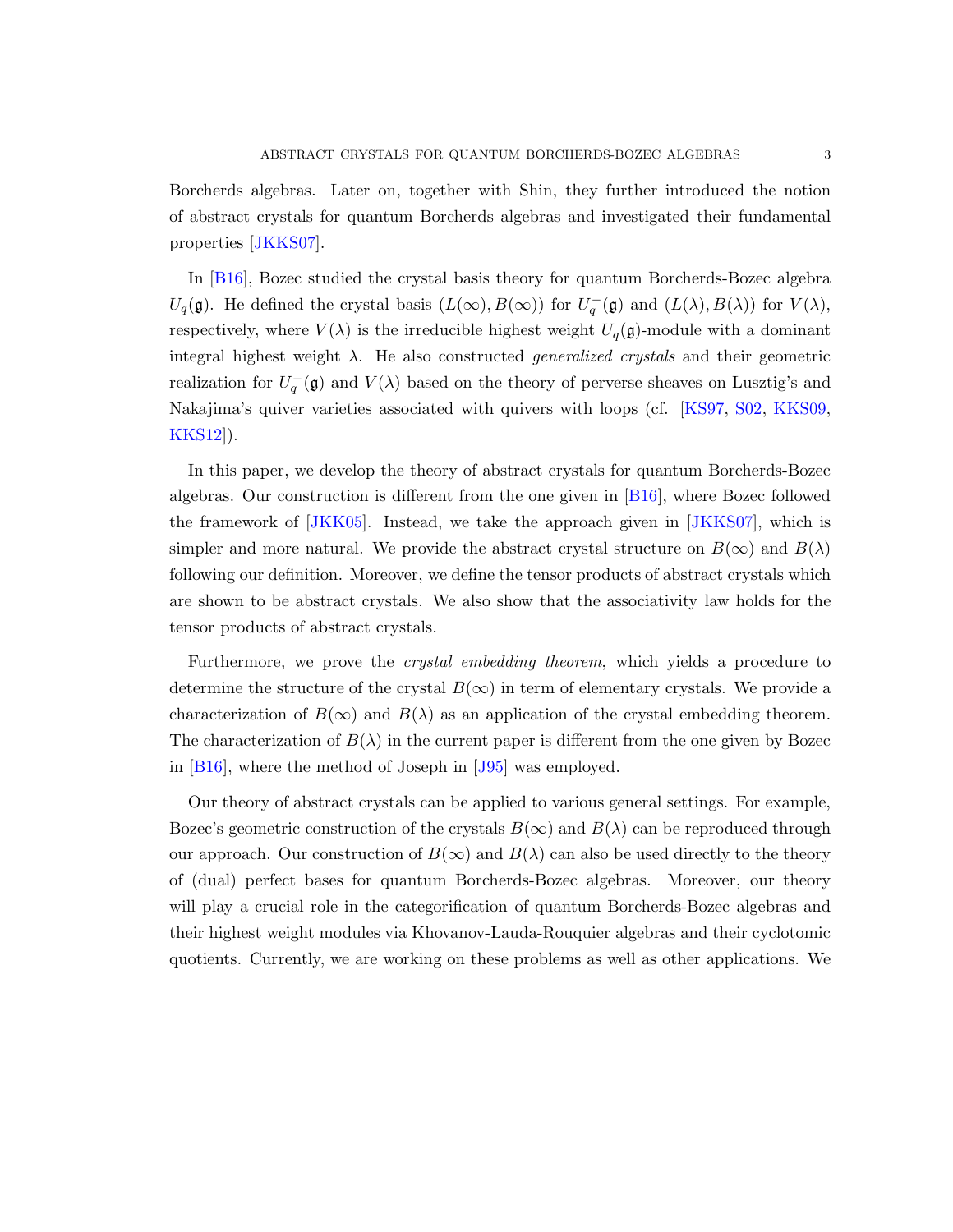believe that our work on abstract crystals will provide a strong algebraic foundation for a wide variety of interesting developments in combinatorial and geometric representation theory of quantum Borcherds-Bozec algebras.

This paper is organized as follows. In Section 1, we review some of the basic facts on quantum Borcherds-Bozec algebras. Under the assumption [\(1.1\)](#page-5-0), the presentation of quantum Borcherds-Bozec algebras becomes simpler. In Section 2, we define the notion of abstract crystals and investigate their fundamental properties. In Section 3, We define the tensor products of abstract crystals having all the desired properties. In Section 4, we prove the crystal embedding theorem. As an application, we provide a characterization of  $B(\infty)$  and  $B(\lambda)$ .

#### Acknowledgements.

Z. Fan was partially supported by the NSF of China grant 11671108, the NSF of Heilongjiang Province grant JQ2020A001, and the Fundamental Research Funds for the central universities. S.-J. Kang was supported by Hankuk University of Foreign Studies Research Fund. Y. R. Kim was supported by the Basic Science Research Program of the NRF (Korea) under grant No. 2015R1D1A1A01059643. S.-J. Kang would like to express his sincere gratitude to Harbin Engineering University for their hospitality during his visit in July and November, 2019.

# 1. The quantum Borcherds-Bozec algebras

<span id="page-3-0"></span>Let I be a finite or countably infinite index set. An integer-valued matrix  $A = (a_{ij})_{i,j\in I}$ is called an even symmetrizable Borcherds-Cartan matrix if it satisfies the following conditions:

- (i)  $a_{ii} = 2, 0, -2, -4, \ldots$
- (ii)  $a_{ij} \in \mathbb{Z}_{\leq 0}$  for  $i \neq j$ ,
- (iii) there is a diagonal matrix  $D = \text{diag}(r_i \in \mathbb{Z}_{>0} \mid i \in I)$  such that DA is symmetric.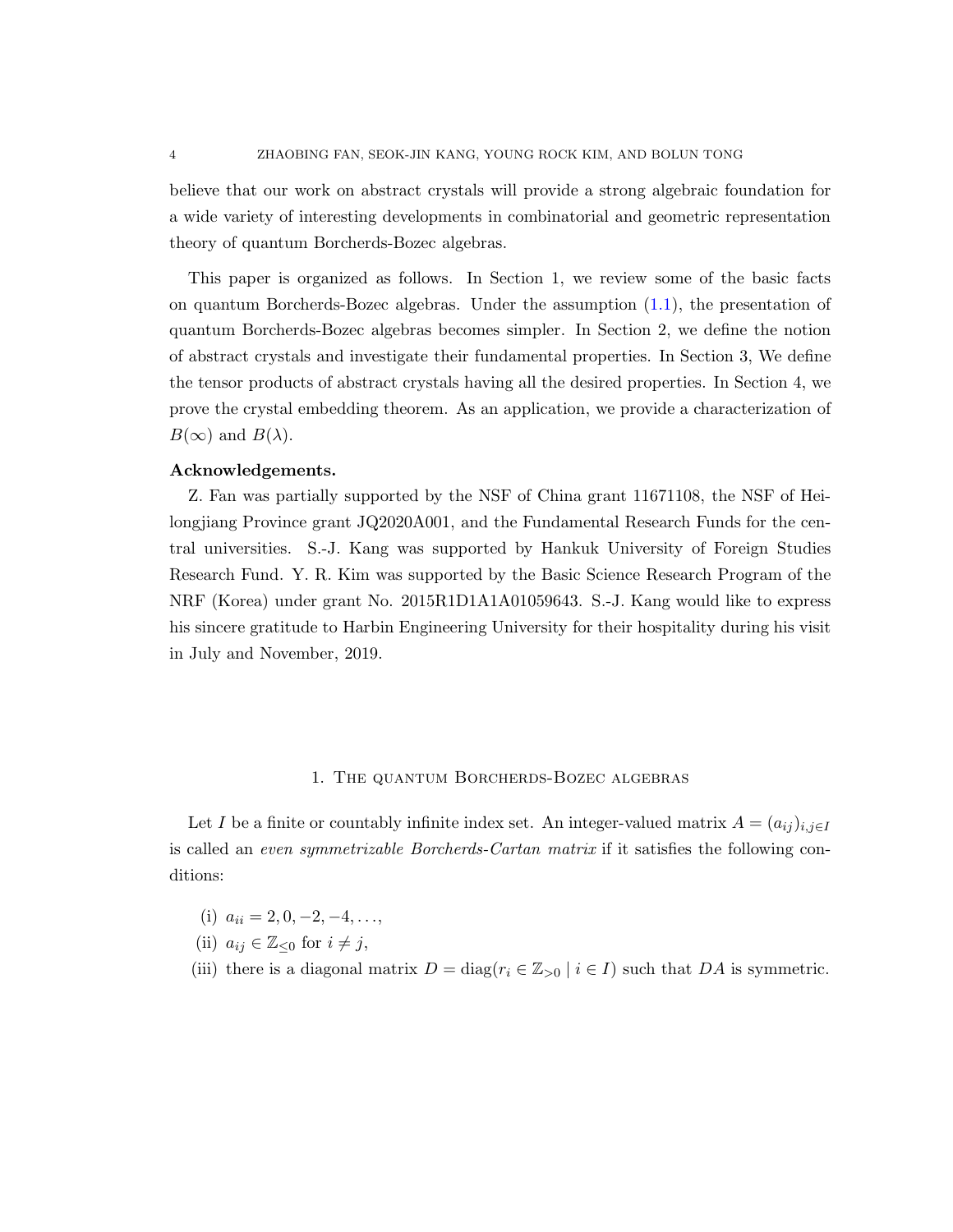Let  $I^{\text{re}} := \{i \in I \mid a_{ii} = 2\}, I^{\text{im}} := \{i \in I \mid a_{ii} \leq 0\}, \text{ and } I^{\text{iso}} := \{i \in I \mid a_{ii} = 0\}.$  The elements of  $I^{\text{re}}$  (resp.  $I^{\text{im}}$ ,  $I^{\text{iso}}$ ) are called *real indices* (resp. *imaginary indices*, *isotropic* indices).

A Borcherds-Cartan datum consists of

- (a) an even symmtrizable Borcherds-Cartan matrix,
- (b) a free abelian group  $P$ , the *weight lattice*,
- (c)  $\Pi = {\alpha_i \in P \mid i \in I}$ , the set of simple roots,
- (d)  $P^{\vee} := Hom_{\mathbb{Z}}(P, \mathbb{Z})$ , the *dual weight lattice*,
- (e)  $\Pi^{\vee} = \{h_i \mid i \in I\}$ , the set of *simple coroots*

satisfying the following conditions:

- (i)  $\langle h_i, \alpha_j \rangle = a_{ij}$  for all  $i, j \in I$ ,
- (ii)  $\Pi$  is linearly independent over  $\mathbb{Z}$ ,
- (iii) for each  $i \in I$ , there is an element  $\Lambda_i \in P$ , called the *fundamental weights*, such that

$$
\langle h_j, \Lambda_i \rangle = \delta_{ij} \quad \text{for all } j \in I.
$$

We denote by

$$
P^+ := \{ \lambda \in P \mid \langle h_i, \lambda \rangle \ge 0 \text{ for all } i \in I \},
$$

the set of *dominant integral weights*. The free abelian group  $Q := \bigoplus_{i \in I} \mathbb{Z} \alpha_i$  is called the root lattice. Set  $Q^+ = \sum_{i \in I} \mathbb{Z}_{\geq 0} \alpha_i$  and  $Q^- = -Q^+$ . For  $\beta = \sum k_i \alpha_i \in Q^+$ , we define its *height* to be  $\mathrm{ht}(\beta) := \sum k_i$ .

Set  $\mathfrak{h} = \mathbb{Q} \otimes_{\mathbb{Z}} P^{\vee}$ , the *Cartan subalgebra*. Since A is symmetrizable and  $\Pi$  is linearly independent, there is a non-degenerate symmetric bilinear form  $( , )$  on  $\mathfrak{h}^*$  satisfying

$$
(\alpha_i, \lambda) = r_i \langle h_i, \lambda \rangle
$$
 for all  $i \in I, \lambda \in \mathfrak{h}^*$ .

For  $i \in I^{\text{re}}$ , we define the *simple reflection*  $\omega_i \in GL(\mathfrak{h}^*)$  by

$$
\omega_i(\lambda) = \lambda - \langle h_i, \lambda \rangle \alpha_i \text{ for } \lambda \in \mathfrak{h}^*.
$$

The subgroup W of  $GL(\mathfrak{h}^*)$  generated by  $\omega_i$   $(i \in I^{\text{re}})$  is called the Weyl group. One can easily verify that the symmetric bilinear form  $( , )$  is W-invariant.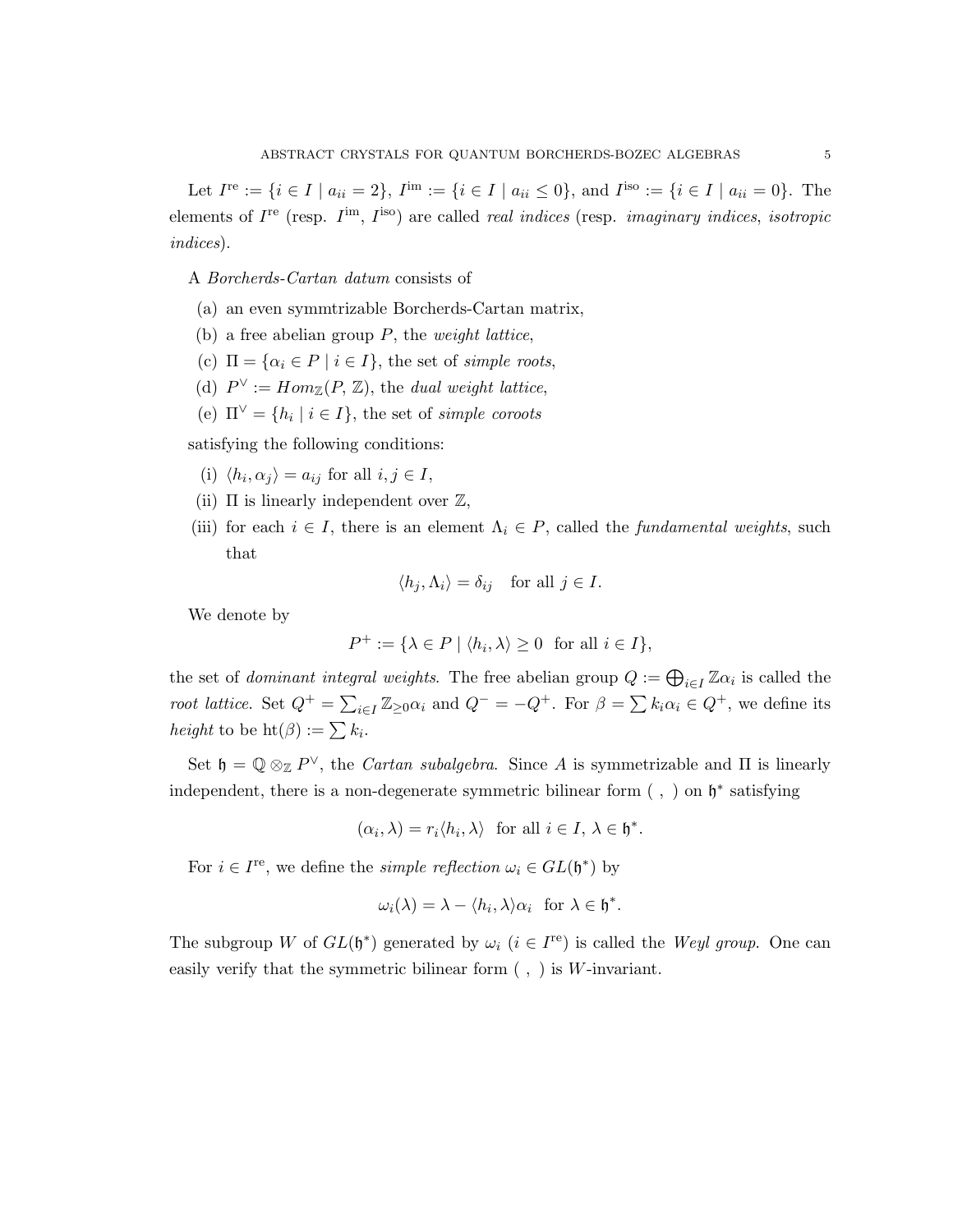Let  $I^{\infty} := (I^{\text{re}} \times \{1\}) \cup (I^{\text{im}} \times \mathbb{Z}_{>0})$ . For simplicity, we shall often write i instead of  $(i, 1)$  for  $i \in I^{\text{re}}$ . Let q be an indeterminate and set

$$
q_i = q^{r_i} \text{ and } q_{(i)} = q^{\frac{(\alpha_i, \alpha_i)}{2}}.
$$

Note that  $q_i = q_{(i)}$  if  $i \in I^{\text{re}}$ . For each  $i \in I^{\text{re}}$  and  $n \in \mathbb{Z}_{\geq 0}$ , we define

$$
[n]_i = \frac{q_i^n - q_i^{-n}}{q_i - q_i^{-1}}, \quad [n]_i! = \prod_{k=1}^n [k]_i \text{ and } \begin{bmatrix} n \\ k \end{bmatrix}_i = \frac{[n]_i!}{[k]_i! [n-k]_i!}.
$$

Let  $\mathscr F$  be the free associative algebra over  $\mathbb Q(q)$  generated by the symbols  $f_{il}$  for  $(i, l) \in$  $I^{\infty}$ . By setting deg  $f_{il} = -l\alpha_i$ ,  $\mathscr F$  becomes a  $Q^-$ -graded algebra. For any homogeneous element u in  $\mathscr{F}$ , we denote by |u| the degree of u, and for any  $A \subseteq Q^-$ , we set  $\mathscr{F}_A = \{x \in$  $\mathscr{F} \mid |x| \in A$ .

We define a *twisted* multiplication on  $\mathscr{F} \otimes \mathscr{F}$  by

$$
(x_1 \otimes x_2)(y_1 \otimes y_2) = q^{-(|x_2|, |y_1|)} x_1 y_1 \otimes x_2 y_2,
$$

and a comultiplication  $\delta: \mathscr{F} \to \mathscr{F} \otimes \mathscr{F}$  by

$$
\delta(f_{il}) = \sum_{m+n=l} q_{(i)}^{-mn} f_{im} \otimes f_{in} \text{ for } (i,l) \in I^{\infty}.
$$

Here  $f_{i0} = 1$  and  $f_{il} = 0$  for  $l < 0$  by convention.

**Proposition 1.1.** [\[B15,](#page-28-2) [B16\]](#page-28-3) For any family  $\nu = (\nu_{il})_{(i,l)\in I^{\infty}}$  of non-zero elements in  $\mathbb{Q}(q)$ , there exists a symmetric bilinear form  $( , )_L \colon \mathscr{F} \times \mathscr{F} \to \mathbb{Q}(q)$  such that

- (a)  $(x, y)_L = 0$  if  $|x| \neq |y|$ .
- (b)  $(1, 1)<sub>L</sub> = 1$ .
- (c)  $(f_{il}, f_{il})_L = \nu_{il}$  for all  $(i, l) \in I^{\infty}$ .
- (d)  $(x, yz)$ <sub>L</sub> =  $(\delta(x), y \otimes z)$ <sub>L</sub> for all  $x, y, z \in \mathscr{F}$ ,

where  $(x_1 \otimes x_2, y_1 \otimes y_2)_L = (x_1, y_1)_L (x_2, y_2)_L$  for any  $x_1, x_2, y_1, y_2 \in \mathscr{F}$ .

<span id="page-5-0"></span>From now on, we will assume that

(1.1) 
$$
\nu_{il} \in 1 + q \mathbb{Z}_{\geq 0}[[q]] \text{ for all } (i,l) \in I^{\infty}.
$$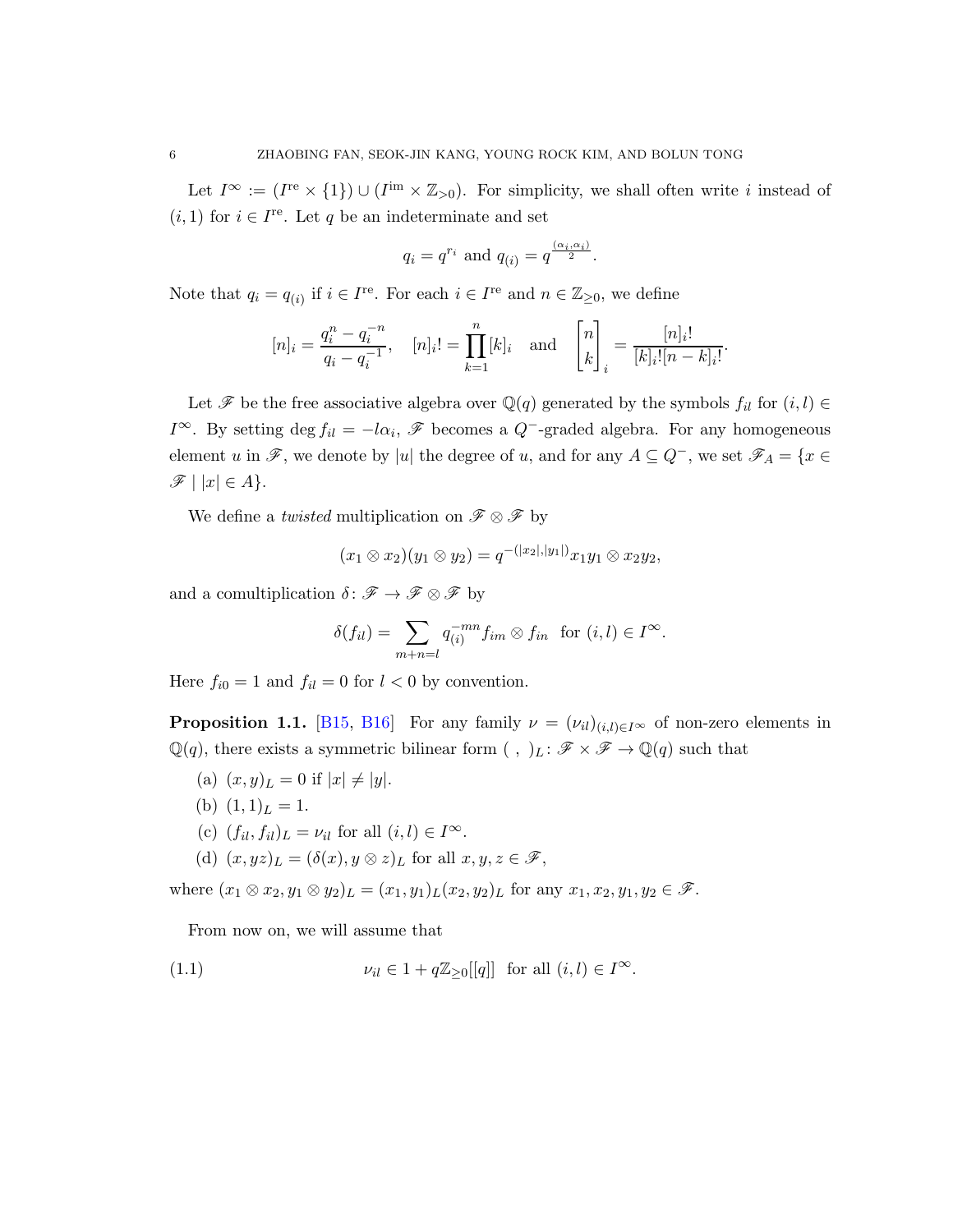Under the assumption [\(1.1\)](#page-5-0), the radical of the bilinear form  $( , )_L$  is generated by

<span id="page-6-0"></span>(1.2) 
$$
\sum_{k=0}^{1-l a_{ij}} (-1)^k \begin{bmatrix} 1 - l a_{ij} \\ k \end{bmatrix}_{i} f_i^{1-l a_{ij} - k} f_{jl} f_i^k = 0 \text{ for } i \in I^{\text{re}}, i \neq (j, l),
$$

$$
f_{ik} f_{jl} - f_{jl} f_{ik} = 0 \text{ for } a_{ij} = 0.
$$

Let  $U^{\leq 0}$  be the associative algebra over  $\mathbb{Q}(q)$  with 1 generated by  $f_{il}$   $((i, l) \in I^{\infty})$  and  $q^h$  ( $h \in P^{\vee}$ ) with the defining relations [\(1.2\)](#page-6-0) and

(1.3) 
$$
q^{0} = \mathbf{1}, \quad q^{h}q^{h'} = q^{h+h'} \text{ for } h, h' \in P^{\vee},
$$

$$
q^{h}f_{jl}q^{-h} = q^{-l\langle h, \alpha_{j} \rangle}f_{jl} \text{ for } h \in P^{\vee}, (j,l) \in I^{\infty}.
$$

The comultiplication  $\delta$  induces a well-defined comultiplication  $\Delta: U^{\leq 0} \to U^{\leq 0} \otimes U^{\leq 0}$ given by

(1.4) 
$$
\Delta(q^h) = q^h \otimes q^h,
$$

$$
\Delta(f_{il}) = \sum_{m+n=l} q_{(i)}^{-mn} f_{im} K_i^n \otimes f_{in}.
$$

By the Drinfeld double process, we have the following definition for quantum Borcherds-Bozec algebra.

**Definition 1.2.** The quantum Borcherds-Bozec algebra  $U_q(\mathfrak{g})$  associated with a Borcherds-Cartan datum  $(A, P, \Pi, P^{\vee}, \Pi^{\vee})$  is the associative algebra over  $\mathbb{Q}(q)$  with 1 generated by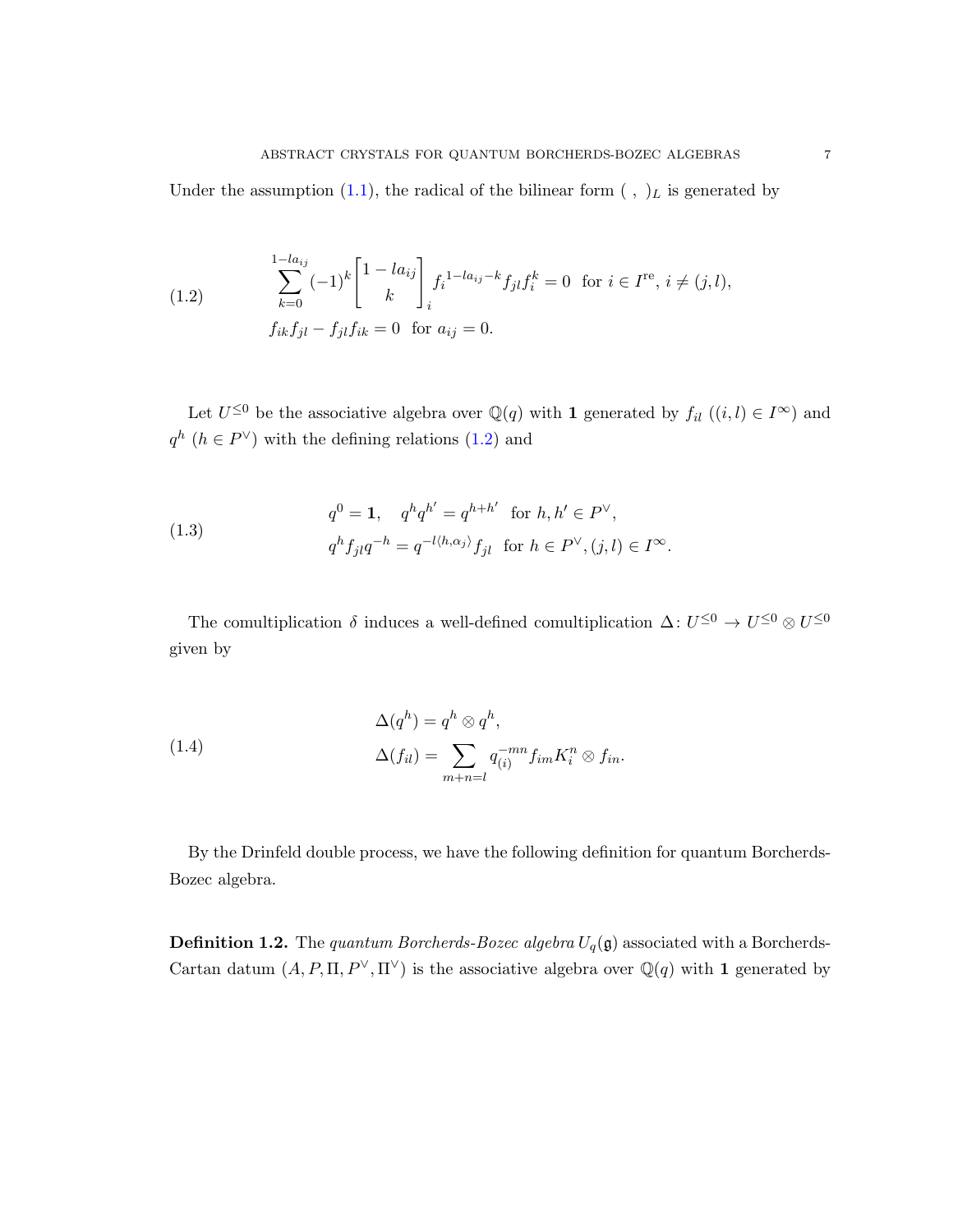the elements  $q^h$   $(h \in P^{\vee})$  and  $e_{il}$ ,  $f_{il}$   $((i, l) \in I^{\infty})$  with the following defining relations:

$$
q^{0} = 1, \quad q^{h}q^{h'} = q^{h+h'} \text{ for } h, h' \in P^{\vee},
$$
\n
$$
q^{h}e_{jl}q^{-h} = q^{l\langle h,\alpha_{j}\rangle}e_{jl}, \quad q^{h}f_{jl}q^{-h} = q^{-l\langle h,\alpha_{j}\rangle}f_{jl} \text{ for } h \in P^{\vee}, (j,l) \in I^{\infty},
$$
\n
$$
e_{ik}f_{jl} - f_{jl}e_{ik} = 0 \text{ for } i \neq j,
$$
\n
$$
\sum_{\substack{m+n=k \\ n+s=l}} q_{(i)}^{n(m-s)} \nu_{in}e_{is}f_{im}K_{i}^{-n} = \sum_{\substack{m+n=k \\ n+s=l}} q_{(i)}^{-n(m-s)} \nu_{in}f_{im}e_{is}K_{i}^{n} \text{ for } (i,l), (i,k) \in I^{\infty},
$$
\n
$$
(1.5) \quad \sum_{\substack{1-la_{ij} \\ k=0}}^{n+n=k} (-1)^{k} \begin{bmatrix} 1 - la_{ij} \\ k \end{bmatrix} e_{i}^{1-la_{ij} - k} e_{jl}e_{i}^{k} = 0 \text{ for } i \in I^{\text{re}}, i \neq (j,l),
$$
\n
$$
\sum_{k=0}^{1-la_{ij}} (-1)^{k} \begin{bmatrix} 1 - la_{ij} \\ k \end{bmatrix}_{i} f_{i}^{1-la_{ij} - k} f_{jl}f_{i}^{k} = 0 \text{ for } i \in I^{\text{re}}, i \neq (j,l),
$$
\n
$$
e_{ik}e_{jl} - e_{jl}e_{ik} = f_{ik}f_{jl} - f_{jl}f_{ik} = 0 \text{ for } a_{ij} = 0.
$$

Here  $K_i = q_i^{h_i}$   $(i \in I)$ . We extend the grading by setting  $|q^h| = 0$  and  $|e_{il}| = l\alpha_i$ .

**Remark 1.3.** Our presentation of  $U_q(\mathfrak{g})$  is simpler than the ones in [\[B15,](#page-28-2) [B16,](#page-28-3) [BSV16\]](#page-28-4) thanks to the explicit commutation relations among the generators given in [\[FKKT20,](#page-28-5) Appendix A].

The comultiplication on  $U^{\leq 0}$  can be extended to the comultiplication  $\Delta: U_q(\mathfrak{g}) \to$  $U_q({\mathfrak{g}})\otimes U_q({\mathfrak{g}})$  given by

(1.6)  
\n
$$
\Delta(q^h) = q^h \otimes q^h,
$$
\n
$$
\Delta(e_{il}) = \sum_{m+n=l} q_{(i)}^{mn} e_{im} \otimes K_i^{-m} e_{in},
$$
\n
$$
\Delta(f_{il}) = \sum_{m+n=l} q_{(i)}^{-mn} f_{im} K_i^n \otimes f_{in}.
$$

Let  $U^+$  (resp.  $U^-$ ) be the subalgebra of  $U_q(\mathfrak{g})$  generated by  $e_{il}$  (resp.  $f_{il}$ ) for  $(i, l) \in I^{\infty}$ , and  $U^0$  the subalgebra of  $U_q(\mathfrak{g})$  generated by  $q^h$  for  $h \in P^{\vee}$ . Then the quantum Borcherds-Bozec algebra  $U_q(\mathfrak{g})$  has the following triangular decomposition

$$
U_q(\mathfrak{g}) \cong U^- \otimes U^0 \otimes U^+.
$$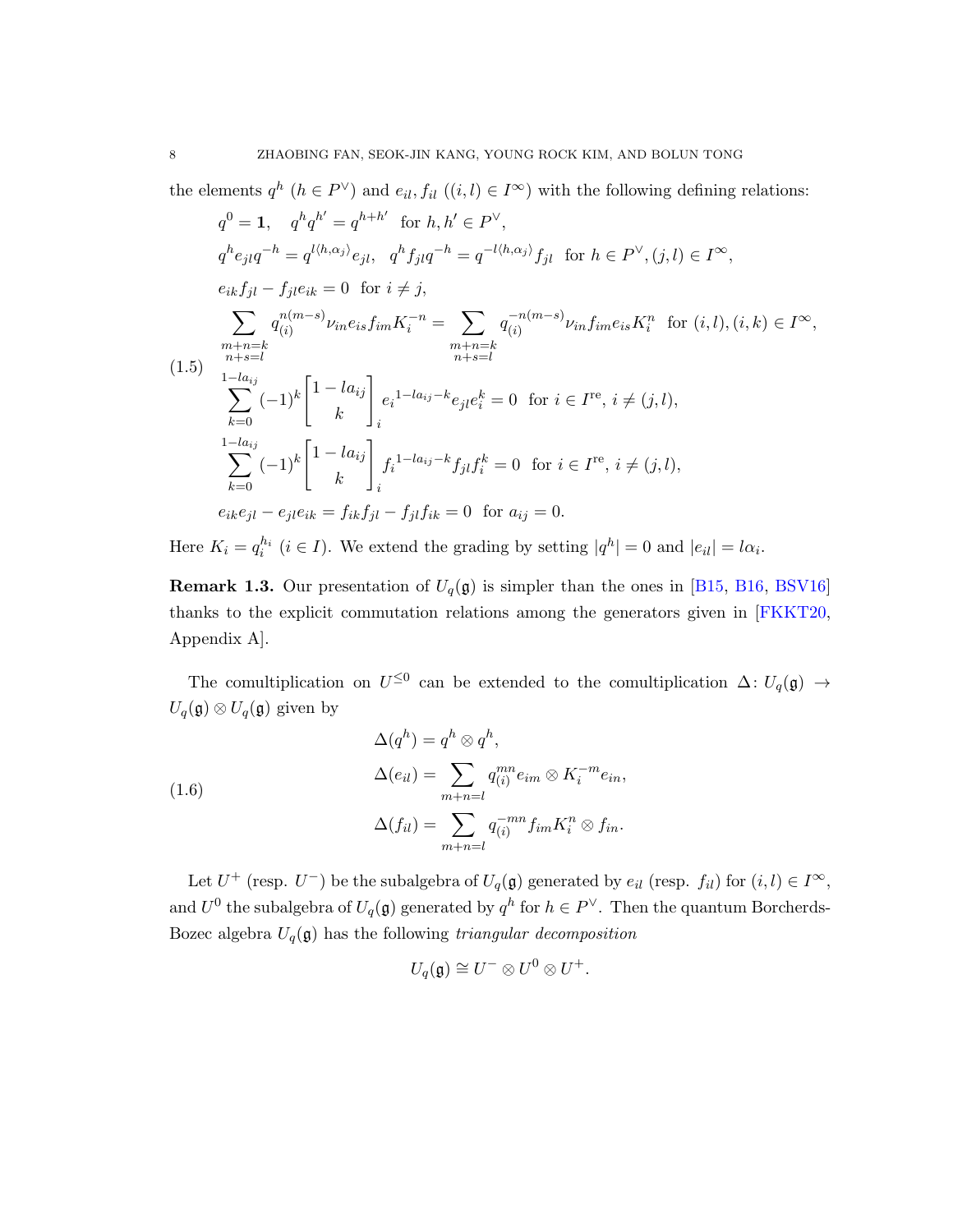Let  $\omega: U_q(\mathfrak{g}) \to U_q(\mathfrak{g})$  be the involution defined by

$$
\omega(q^h) = q^{-h}, \ \omega(e_{il}) = f_{il}, \ \omega(f_{il}) = e_{il} \ \text{ for } h \in P^{\vee}, \ (i, l) \in I^{\infty},
$$

and define a Q-algebra involution on  $U_q(\mathfrak{g})$ , called the *bar involution*, by

$$
\overline{e}_{il} = e_{il}, \overline{f}_{il} = f_{il}, \overline{q}^h = q^{-h}, \overline{q} = q^{-1} \text{ for } h \in P^{\vee}, (i,l) \in I^{\infty}.
$$

The following proposition provides a set of *primitive generators* for  $U_q(\mathfrak{g})$ .

**Proposition 1.4.** [\[B15,](#page-28-2) [B16\]](#page-28-3) For any  $i \in I^{\text{im}}$  and  $l \geq 1$ , there exist unique elements  $t_{il} \in U^-_{-i}$  $\bar{l}_{-l\alpha_i}$  and  $s_{il} = \omega(t_{il})$  such that

\n- (1) 
$$
\mathbb{Q}(q) \langle f_{il} \mid l \geq 1 \rangle = \mathbb{Q}(q) \langle t_{il} \mid l \geq 1 \rangle
$$
 and  $\mathbb{Q}(q) \langle e_{il} \mid l \geq 1 \rangle = \mathbb{Q}(q) \langle s_{il} \mid l \geq 1 \rangle$ ,
\n- (2)  $(t_{il}, z)_{L} = 0$  for all  $z \in \mathbb{Q}(q) \langle f_{i1}, \ldots, f_{i,l-1} \rangle$ ,
\n- ( $s_{il}, z)_{L} = 0$  for all  $z \in \mathbb{Q}(q) \langle e_{i1}, \ldots, e_{i,l-1} \rangle$ ,
\n- (3)  $t_{il} - f_{il} \in \mathbb{Q}(q) \langle f_{ik} \mid k < l \rangle$  and  $s_{il} - e_{il} \in \mathbb{Q}(q) \langle e_{ik} \mid k < l \rangle$ ,
\n- (4)  $\overline{t}_{il} = t_{il}, \overline{s}_{il} = s_{il},$
\n- (5)  $\delta(t_{il}) = t_{il} \otimes 1 + 1 \otimes t_{il}, \delta(s_{il}) = s_{il} \otimes 1 + 1 \otimes s_{il},$
\n- (6)  $\Delta(t_{il}) = t_{il} \otimes 1 + K_i^l \otimes t_{il}, \Delta(s_{il}) = s_{il} \otimes K_i^{-l} + 1 \otimes s_{il},$
\n

Set  $\tau_{il} = (t_{il}, t_{il})_L = (s_{il}, s_{il})_L$ . We have the following commutation relations in  $U_q(\mathfrak{g})$ 

(1.7) 
$$
s_{il} t_{jk} - t_{jk} s_{il} = \delta_{ij} \delta_{lk} \tau_{il} (K_i^l - K_i^{-l}).
$$

For  $i \in I^{\text{im}} \setminus I^{\text{iso}}$  (resp.  $i \in I^{\text{iso}}$ ), denote by  $\mathcal{C}_{i,l}$  the set of compositions (resp. partitions) of *l*, and set  $\mathcal{C}_i = \bigsqcup_{l \geq 0} \mathcal{C}_{i,l}$ . For  $i \in I^{\text{re}}$ , we put  $\mathcal{C}_{i,l} = \{(l)\}.$ 

If  $i \in I^{\text{im}}$  and  $\mathbf{c} = (c_1, \dots, c_r) \in C_{i,l}$ , we write  $|\mathbf{c}| = l$  and define

$$
t_{i,\mathbf{c}} = t_{ic_1} \cdots t_{ic_r}, \quad s_{i,\mathbf{c}} = s_{ic_1} \cdots s_{ic_r} \text{ and } \tau_{i,\mathbf{c}} = \tau_{ic_1} \cdots \tau_{ic_r}.
$$

Note that  $\{t_{i,c} \mid c \in \mathcal{C}_{i,l}\}\)$  forms a basis of  $U_{-i}^ \bar{l}_{-\bar{l}\alpha_i}$ .

For each  $(i, l) \in I^{\infty}$ , we define the linear map  $e'_{il} : U^- \to U^-$  by

(1.8) 
$$
e'_{il}(1) = 0, e'_{il}(t_{jk}) = \delta_{ij}\delta_{lk} \text{ and } e'_{il}(xy) = e'_{il}(x)y + q^{l(|x|, \alpha_i)}xe'_{il}(y).
$$

In [\[B16\]](#page-28-3), Bozec used the operators  $e'_{il}$  to define the Kashiwara operators on  $U^-$ .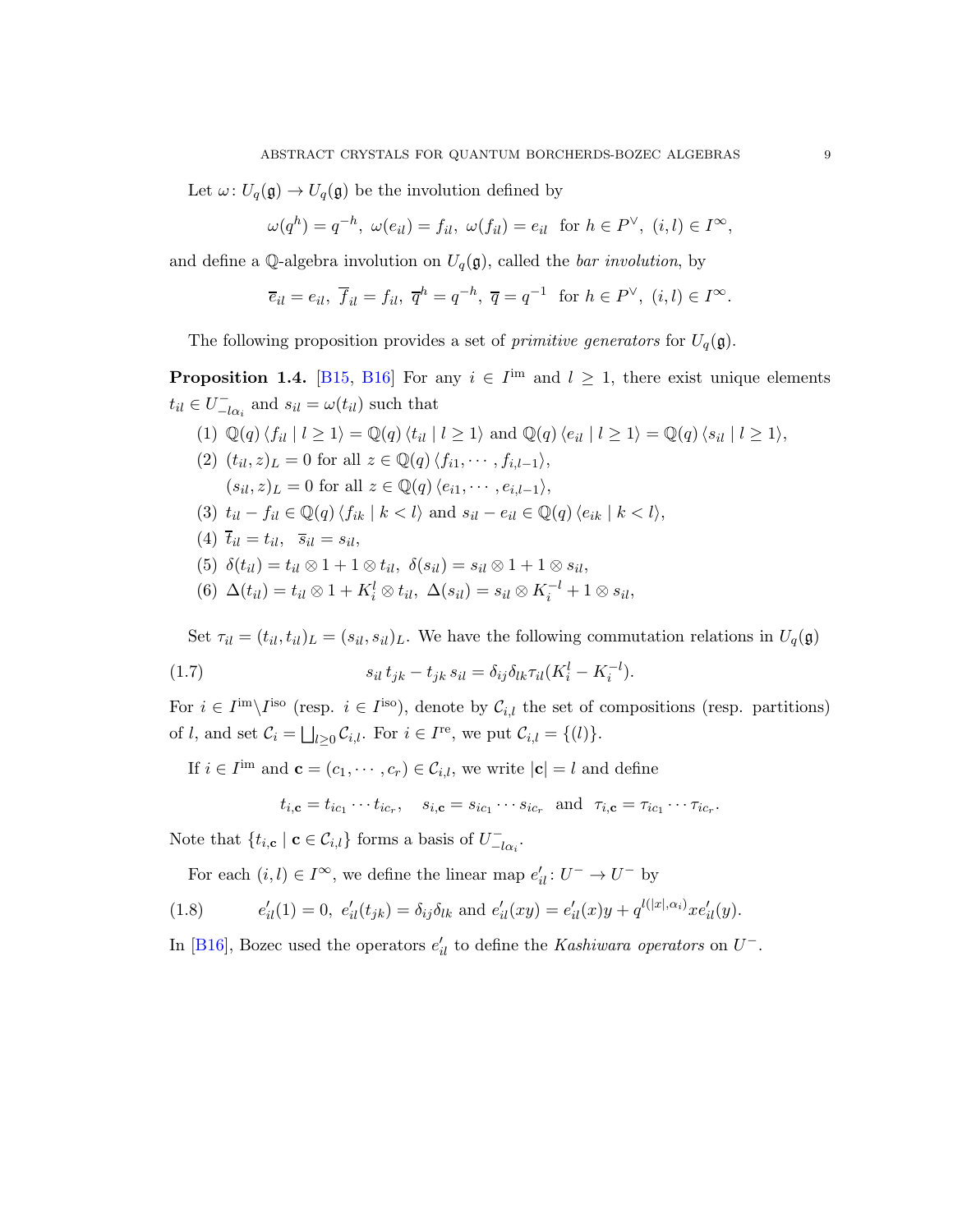# 2. Abstract crystals

<span id="page-9-0"></span>In this section, we develop the theory of abstract crystals for quantum Borcherds-Bozec algebras. We would like to point out that we follow the outline given in [\[JKKS07\]](#page-29-8), not in [\[JKK05\]](#page-28-7).

<span id="page-9-1"></span>**Definition 2.1.** Let  $U_q(\mathfrak{g})$  be the quantum Borcherds-Bozec algebra associated with a given Borcherds-Cartan datum  $(A, P, P^{\vee}, \Pi, \Pi^{\vee})$ . An abstract  $U_q(\mathfrak{g})$ -crystal or simply a crystal is a set B together with the maps wt:  $B \to P$ ,  $\tilde{e}_{il}$ ,  $f_{il}$ :  $B \to B \sqcup \{0\}$   $((i, l) \in I^{\infty})$ and  $\epsilon_i, \phi_i : B \to \mathbb{Z} \sqcup \{-\infty\}$   $(i \in I)$  satisfying the following conditions:

(i) 
$$
\operatorname{wt}(\widetilde{e}_{i,l}b) = \operatorname{wt}(b) + l\alpha_i \text{ if } \widetilde{e}_{il}b \neq 0.
$$

- (ii)  $\operatorname{wt}(f_{i,l}b) = \operatorname{wt}(b) l\alpha_i$  if  $f_{il}b \neq 0$ .
- (iii) For any  $i \in I$  and  $b \in B$ ,  $\phi_i(b) = \epsilon_i(b) + \langle h_i, \text{wt}(b) \rangle$ .
- (iv) For any  $(i, l) \in I^{\infty}$  and  $b, b' \in B$ ,  $\tilde{f}_{il}b = b'$  if and only if  $b = \tilde{e}_{il}b'$ .
- (v) For any  $i \in I^{\text{re}}$  and  $b \in B$ , we have
	- (a)  $\epsilon_i(\tilde{e}_i b) = \epsilon_i(b) 1$ ,  $\phi_i(\tilde{e}_i b) = \phi_i(b) + 1$  if  $\tilde{e}_i b \neq 0$ , (b)  $\epsilon_i(f_i b) = \epsilon_i(b) + 1, \, \phi_i(f_i b) = \phi_i(b) - 1 \text{ if } f_i b \neq 0,$ where  $\tilde{e}_i = \tilde{e}_{i1}$  and  $f_i = f_{i1}$ .

(vi) For any  $i \in I^{\text{im}}$ ,  $l > 0$  and  $b \in B$ , we have

(a) 
$$
\epsilon_i(\widetilde{e}_{il}b) = \epsilon_i(b), \ \phi_i(\widetilde{e}_{il}b) = \phi_i(b) + la_{ii}
$$
 if  $\widetilde{e}_{il}b \neq 0$ ,

(b) 
$$
\epsilon_i(f_{il}b) = \epsilon_i(b), \ \phi_i(f_{il}b) = \phi_i(b) - la_{ii}
$$
 if  $f_{il}b \neq 0$ .

(vii) For any  $(i, l) \in I^{\infty}$  and  $b \in B$  such that  $\phi_i(b) = -\infty$ , we have  $\tilde{e}_{il}b = \tilde{f}_{il}b = 0$ .

Let B be an abstract crystal. For  $b, b' \in B$  and  $(i, l) \in I^{\infty}$ , by the condition (iv), we have  $\tilde{f}_{il}b = b'$  if and only if  $\tilde{e}_{il}b' = b$ . In this case, we draw a labelled arrow  $b \stackrel{(i,l)}{\longrightarrow} b'$ . The directed graph thus obtained is called the *crystal graph* of B.

**Definition 2.2.** Let  $B_1$  and  $B_2$  be abstract crystals. A map  $\psi: B_1 \to B_2$  is called a morphism of crystals or a crystal morphism if it satisfies the following conditions:

- (i) for  $b \in B_1$  and  $i \in I$ , we have  $wt(\psi(b)) = wt(b), \epsilon_i(\psi(b)) = \epsilon_i(b), \phi_i(\psi(b)) = \phi_i(b),$
- (ii) for all  $b \in B_1$ ,  $(i, l) \in I^{\infty}$ , if  $f_{il}b \in B_1$ , then  $\psi(f_{il}b) = f_{il}\psi(b)$ .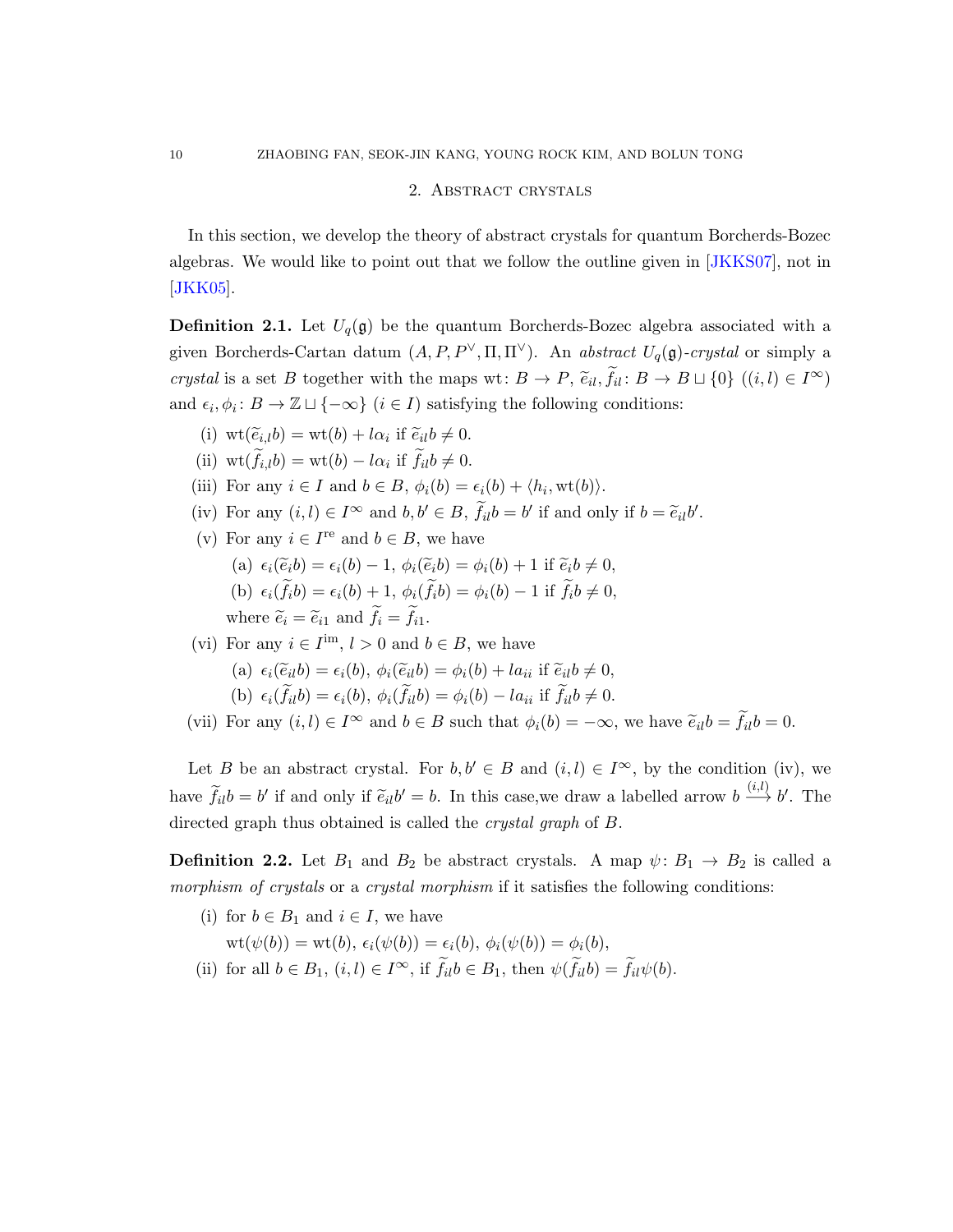# <span id="page-10-1"></span>Remark 2.3.

(a) If  $b \in B_1$  and  $\tilde{e}_{il}b \in B_1$ , one can deduce  $\psi(\tilde{e}_{il}b) = \tilde{e}_{il}\psi(b)$ .

(b) If a crystal morphism  $\psi$  is a bijection, then  $\psi^{-1}$  is also a crystal morphism. In particular, both  $\psi$  and  $\psi^{-1}$  commute with  $\tilde{e}_{il}$ 's.

**Definition 2.4.** Let  $\psi: B_1 \to B_2$  be a morphism of crystals.

(a)  $\psi$  is called a *strict morphism* if

$$
\psi(\widetilde{e}_{il}b) = \widetilde{e}_{il}(\psi(b)), \quad \psi(\widetilde{f}_{il}b) = \widetilde{f}_{il}(\psi(b))
$$

for all  $b \in B_1$ ,  $(i, l) \in I^{\infty}$ . Here, we understand  $\psi(0) = 0$ .

- (b)  $\psi$  is called a *crystal embedding* if the underlying map  $\psi: B_1 \to B_2$  is injective. In this case,  $B_1$  is called a *subcrystal* of  $B_2$ . If  $\psi$  is a strict embedding,  $B_1$  is called a full subcrystal of  $B_2$ .
- (c)  $\psi$  is called an *isomorphism* if it is a bijection.

In the following two examples, we recall the crystals  $B(\infty)$  and  $B(\lambda)$  ( $\lambda \in P^+$ ) constructed in [\[B16\]](#page-28-3).

# <span id="page-10-0"></span>Example 2.5.

Let  $u \in U^-$  and  $(i, l) \in I^{\infty}$ .

If  $i \in I^{\text{re}}$ , in [\[Kas91\]](#page-29-7), Kashiwara proved that u can be uniquely written as

$$
u = \sum_{k \ge 0} f_i^{(k)} u_k,
$$

where  $f_i^{(k)} = f_i^k / [k]_i!$  and  $e_i' u_k = 0$  for all  $k \ge 0$ . In this case, the Kashiwara operators are defined by

$$
\widetilde{e}_i u = \sum_{k \ge 1} f_i^{(k-1)} u_k, \quad \widetilde{f}_i u = \sum_{k \ge 0} f_i^{(k+1)} u_k.
$$

If  $i \in I^{\text{im}} \setminus I^{\text{iso}}$ , in [\[B16\]](#page-28-3), Bozec showed that u can be written uniquely as

$$
u = \sum_{\mathbf{c} \in \mathcal{C}_i} t_{i,\mathbf{c}} u_{\mathbf{c}},
$$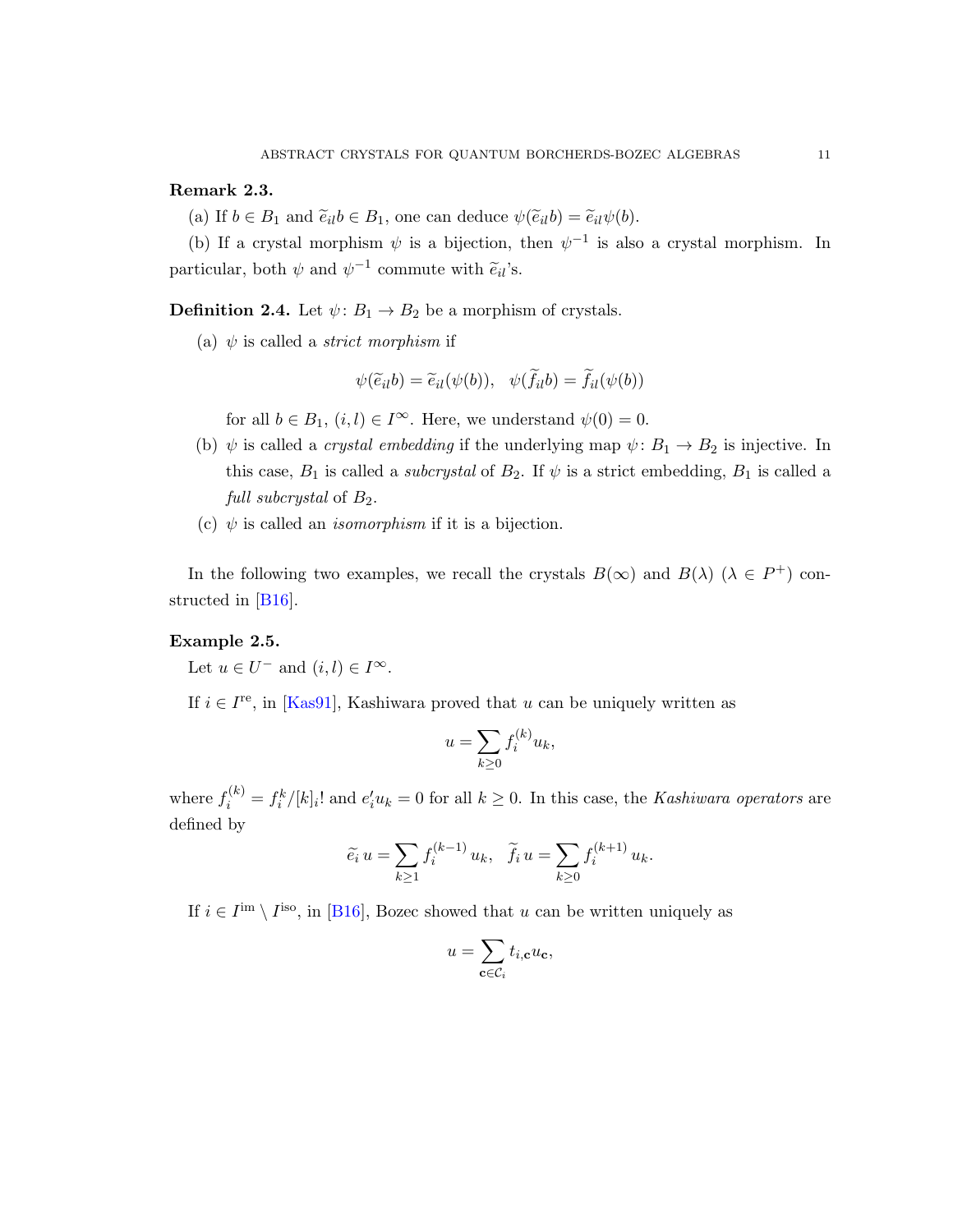where  $\mathbf{c} = (c_1, \ldots, c_r)$  is a composition in  $\mathcal{C}_i$  and  $e'_{il} u_{\mathbf{c}} = 0$  for all  $l \geq 1$ . In this case, the Kashiwara operators are defined by

$$
\widetilde{e}_{il} u = \sum_{\mathbf{c}: c_1 = l} t_{i,\mathbf{c}\setminus c_1} u_{\mathbf{c}}, \quad \widetilde{f}_{il} u = \sum_{\mathbf{c} \in C_i} t_{i,(l,\mathbf{c})} u_{\mathbf{c}}.
$$

If  $i \in I^{\text{iso}}$ , u can be written uniquely as

$$
u = \sum_{\mathbf{c} \in \mathcal{C}_i} t_{i,\mathbf{c}} u_{\mathbf{c}},
$$

where  $\mathbf{c} = (c_1, \ldots, c_r)$  is a partition in  $\mathcal{C}_i$  and  $e'_{il} u_{\mathbf{c}} = 0$  for all  $l \geq 1$ . In this case, the Kashiwara operators are defined by

$$
\widetilde{e}_{il} u = \sum_{\mathbf{c} \in \mathcal{C}_i} \sqrt{\frac{m_l(\mathbf{c})}{l}} t_{i,\mathbf{c} \setminus l} u_{\mathbf{c}}, \quad \widetilde{f}_{il} u = \sum_{\mathbf{c} \in \mathcal{C}_i} \sqrt{\frac{l}{m_l(\mathbf{c}) + 1}} t_{i,\mathbf{c} \cup l} u_{\mathbf{c}},
$$

where  $m_l(\mathbf{c}) = #\{k \mid c_k = l\}$ , and  $\mathbf{c} \cup l$  stands for the partition  $(l, c_1, \dots, c_r)$ .

Remark 2.6. Note that the square roots appear in the above definition. So we need to consider an extension  $\mathbb F$  of  $\mathbb Q$  that contains all the necessary square roots in Example [2.5](#page-10-0) and in Example [2.7.](#page-12-0) (See [\[B16,](#page-28-3) Remark 3.12].)

Let  $\mathbb{A}_0 = \{ f \in \mathbb{F}(q) \mid f \text{ is regular at } q = 0 \}$  and let  $L(\infty)$  be the  $\mathbb{A}_0$ -submodule of  $U^$ generated by the elements of the form  $f_{i_1,l_1}\cdots f_{i_r,l_r}$ **1** for  $r\geq 0$  and  $(i_k, l_k) \in I^{\infty}$ . Set

$$
B(\infty) = \{ \widetilde{f}_{i_1, l_1} \cdots \widetilde{f}_{i_r, l_r} \mathbf{1} \mod qL(\infty) \mid r \ge 0, (i_k, l_k) \in I^{\infty} \} \subseteq L(\infty)/qL(\infty).
$$

For  $b = f_{i_1, l_1} \cdots f_{i_r, l_r}$ **1**, we define

(2.1)  
\n
$$
\begin{aligned}\n\text{wt}(b) &= -(l_1\alpha_{i_1} + \dots + l_r\alpha_{i_r}), \\
\epsilon_i(b) &= \begin{cases}\n\max\{k \ge 0 \mid \tilde{e}_i^k b \ne 0\} & \text{for } i \in I^{\text{re}}, \\
0 & \text{for } i \in I^{\text{im}},\n\end{cases} \\
\phi_i(b) &= \epsilon_i(b) + \langle h_i, \text{wt}(b) \rangle & \text{for any } i \in I.\n\end{aligned}
$$

Then  $B(\infty)$  becomes an abstract crystal.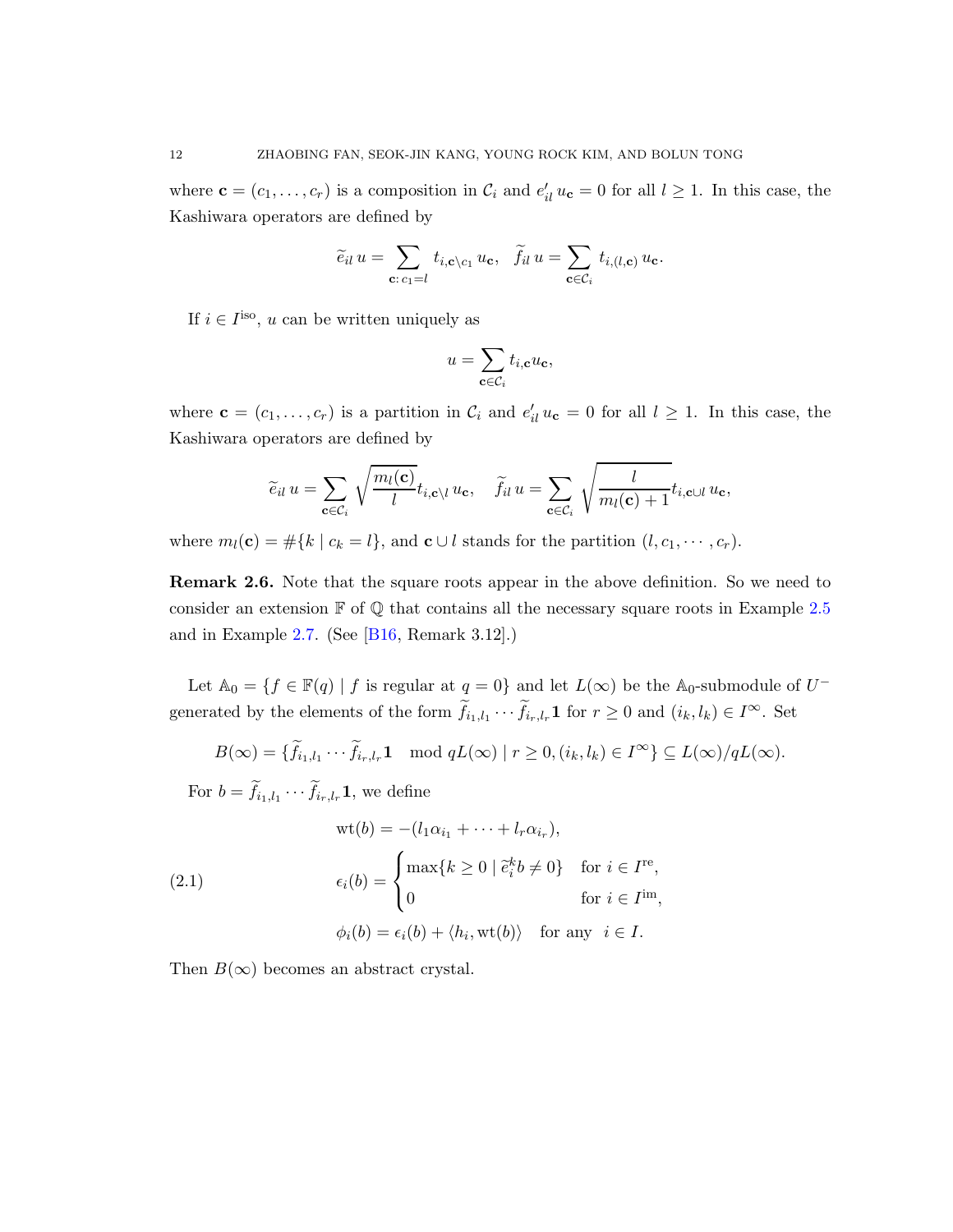Note that 1 is the only element in  $B(\infty)$  of weight 0 and is annihilated by all  $\tilde{e}_{il}$  for  $(i, l) \in I^{\infty}$ . Moreover,  $B(\infty)$  is connected (as a directed graph).

<span id="page-12-0"></span>**Example 2.7.** For a dominant integral weight  $\lambda \in P^+$ , let  $V(\lambda) = U_q(\mathfrak{g})v_\lambda$  be the irreducible highest weight module with highest weight  $\lambda$  and highest weight vector  $v_{\lambda}$ .

Let  $v \in V(\lambda)$ . If  $i \in I^{\text{re}}$ , v can be uniquely written as

$$
v = \sum_{k \ge 0} f_i^{(k)} v_k,
$$

where  $f_i^{(k)} = f_i^k / [k]_i!$  and  $e_i v_k = 0$  for all  $k \ge 0$ , and if  $i \in I^{\text{im}}$ , v can be written uniquely as

$$
v = \sum_{\mathbf{c} \in \mathcal{C}_i} t_{i, \mathbf{c}} v_{\mathbf{c}},
$$

where  $\mathbf{c} = (c_1, \ldots, c_r)$  is a composition or a partition in  $\mathcal{C}_i$  and  $e_{il}$   $v_{\mathbf{c}} = 0$  for all  $l \geq 1$ . The Kashiwara operators are defined in a similar manner as in Example [2.5.](#page-10-0)

Let  $L(\lambda)$  be the  $\mathbb{A}_0$ -submodule of  $V(\lambda)$  generated by the elements of the form  $f_{i_1, l_1} \cdots f_{i_r, l_r} v_\lambda$ for  $r \geq 0$  and  $(i_k, l_k) \in I^{\infty}$ . Set

$$
B(\lambda) = \{ \widetilde{f}_{i_1, l_1} \cdots \widetilde{f}_{i_r, l_r} v_\lambda \mod qL(\lambda) \mid r \ge 0, (i_k, l_k) \in I^{\infty} \} \setminus \{0\} \subseteq L(\lambda)/qL(\lambda).
$$

For  $b = f_{i_1, l_1} \cdots f_{i_r, l_r} v_\lambda$ , we define

(2.2)  
\n
$$
\text{wt}(b) = \lambda - (l_1 \alpha_{i_1} + \dots + l_r \alpha_{i_r}),
$$
\n
$$
\epsilon_i(b) = \begin{cases}\n\max\{k \ge 0 \mid \tilde{e}_i^k b \ne 0\} & \text{for } i \in I^{\text{re}}, \\
0 & \text{for } i \in I^{\text{im}},\n\end{cases}
$$
\n
$$
\phi_i(b) = \epsilon_i(b) + \langle h_i, \text{wt}(b) \rangle \quad \text{for any } i \in I.
$$

Then  $B(\lambda)$  becomes an abstract crystal. Note that  $v_{\lambda}$  is the only element in  $B(\lambda)$  of weight  $\lambda$  and is annihilated by all  $\tilde{e}_{il}$  for  $(i, l) \in I^{\infty}$ . Moreover,  $B(\lambda)$  is connected.

<span id="page-12-1"></span>Example 2.8.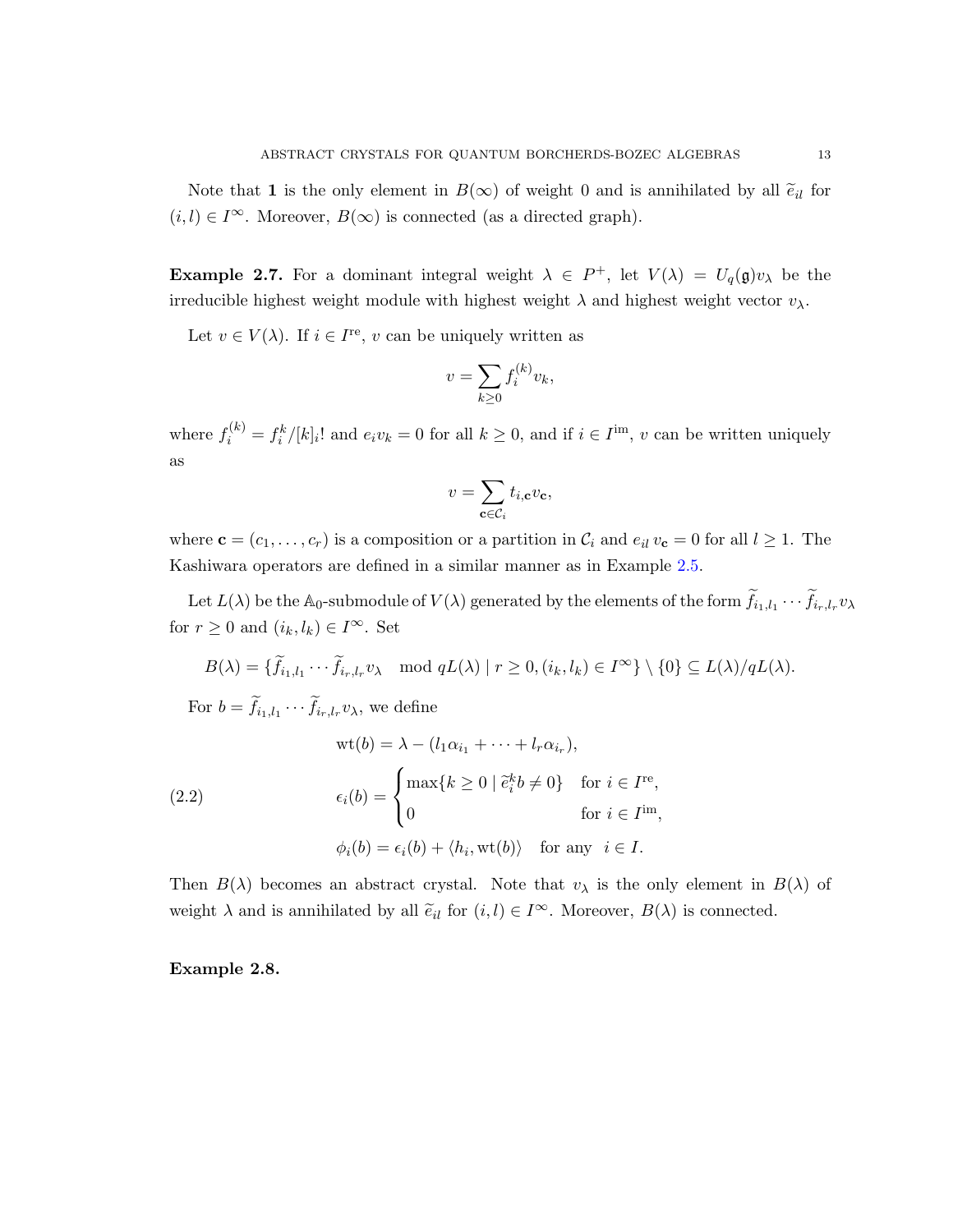(a) For  $\lambda \in P$ , set  $T_{\lambda} = \{t_{\lambda}\}\$ and define

 $\mathrm{wt}(t_\lambda)=\lambda, \ \ \epsilon_i(t_\lambda)=\phi_i(t_\lambda)=-\infty, \ \ \widetilde{e}_{il}(t_\lambda)=f_{il}(t_\lambda)=0$ 

for all  $i \in I$  and  $l \geq 1$ . Then  $T_{\lambda}$  is an abstract crystal.

(b) Let  $C = \{c\}$  and define

$$
wt(c) = 0, \ \epsilon_i(c) = \phi_i(c) = 0, \ \ \widetilde{e}_{il}(c) = f_{il}(c) = 0
$$

for all  $i \in I$  and  $l \geq 1$ . Then C is an abstract crystal which is isomorphic to  $B(0)$ .

As was proved in [\[JKK05\]](#page-28-7), we have the following proposition which describes the relation between the crystals  $B(\infty)$  and  $B(\lambda)$ .

<span id="page-13-0"></span>**Proposition 2.9.** For every  $\lambda \in P^+$ , there exists an injective map  $\pi_\lambda: B(\lambda) \to B(\infty)$ such that

- (i)  $\pi_{\lambda}(v_{\lambda}) = 1$ ,
- (ii) for all  $(i, l) \in I^{\infty}$  and  $b \in B(\lambda)$  with  $\tilde{f}_{il}(b) \neq 0$ ,  $\pi_{\lambda} \tilde{f}_{il}(b) = \tilde{f}_{il} \pi_{\lambda}(b)$ ,
- (iii) for all  $(i, l) \in I^{\infty}$  and  $b \in B(\lambda)$ ,  $\pi_{\lambda} \tilde{e}_{il}(b) = \tilde{e}_{il} \pi_{\lambda}(b)$ ,

(iv) for all  $i \in I$  and  $b \in B(\lambda)$ ,  $\operatorname{wt}(\pi_{\lambda}(b)) = \operatorname{wt}(b) - \lambda$ ,  $\epsilon_i(\pi_{\lambda}(b)) = \epsilon_i(b)$ .

**Remark 2.10.** The map  $\pi_{\lambda}$  is not a crystal embedding because it does not preserve the functions wt and  $\phi_i$   $(i \in I)$ .

The following example provides a very important class of abstract crystals  $B_i$  ( $i \in I$ ) called the elementary crystals.

#### Example 2.11.

(a) If  $i \in I^{\text{re}}$ , let  $B_i = \{(l) | l \geq 0\}$  and define  $\mathrm{wt}((l))=-l\alpha_i,$  $\epsilon_i((l)) = l, \phi_i((l)) = -l, \epsilon_i((l)) = \phi_i((l)) = -\infty \text{ for } j \neq i,$  $\widetilde{e_i}((l)) = (l-1), \quad f_i((l)) = (l+1),$  $\widetilde{e}_{jk}((l)) = f_{jk}((l)) = 0 \text{ for } j \neq i.$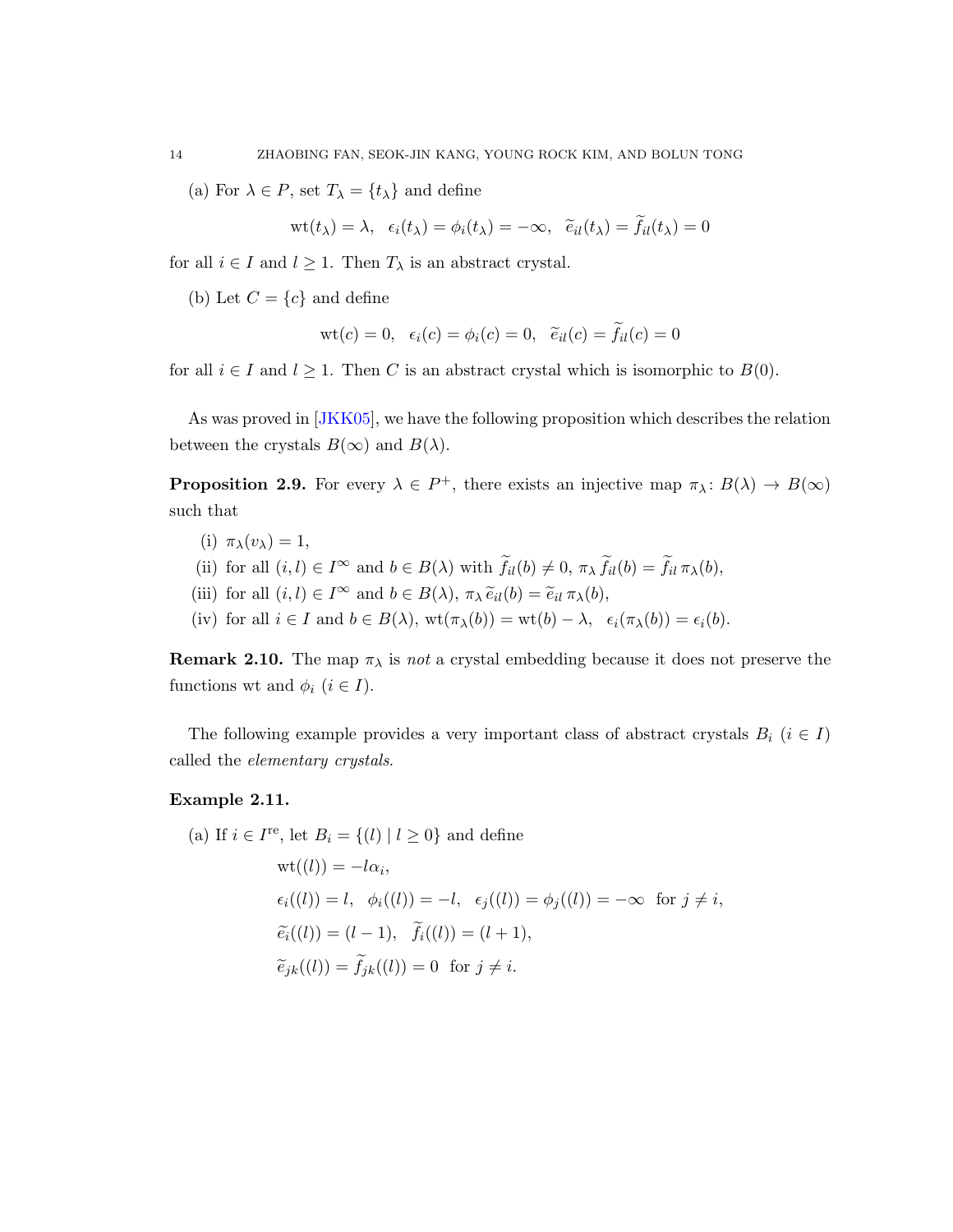Then  $B_i$  is an abstract crystal. The crystal graph of  $B_i$  is given in Figure 1.

#### Figure 1

$$
(0) \xrightarrow{i} (1) \xrightarrow{i} (2) \xrightarrow{i} \cdots
$$

We understand  $(l) = 0$  for  $l < 0$ .

(b) For  $i \in I^{\text{im}} \setminus I^{\text{iso}}$ , let  $B_i = \{c = (c_1, \ldots, c_r) \mid r \geq 0$ , c is a composition} and define

$$
\text{wt}(\mathbf{c}) = -|\mathbf{c}|\alpha_i, \ \epsilon_i(\mathbf{c}) = 0, \ \phi_i(\mathbf{c}) = -|\mathbf{c}|a_{ii},
$$

$$
\epsilon_j(\mathbf{c}) = \phi_j(\mathbf{c}) = -\infty \ \text{ for } j \neq i,
$$

$$
\tilde{e}_{il}(\mathbf{c}) = \begin{cases} \mathbf{c} \setminus l = (c_2, \dots, c_r) & \text{if } c_1 = l. \\ 0 & \text{otherwise,} \end{cases}
$$

$$
\tilde{f}_{il}(\mathbf{c}) = (l, \mathbf{c}) = (l, c_1, \dots, c_r),
$$

$$
\tilde{e}_{jk}(\mathbf{c}) = \tilde{f}_{jk}(\mathbf{c}) = 0 \ \text{ for } j \neq i.
$$

Then  $B_i$  is an abstract crystal. The crystal graph of  $B_i$  is given in Figure 2. Figure 2



(c) For  $i \in I^{\text{iso}}$ , let  $B_i = \{c = (c_1, \ldots, c_r) \mid r \geq 0$ , c is a partition} and define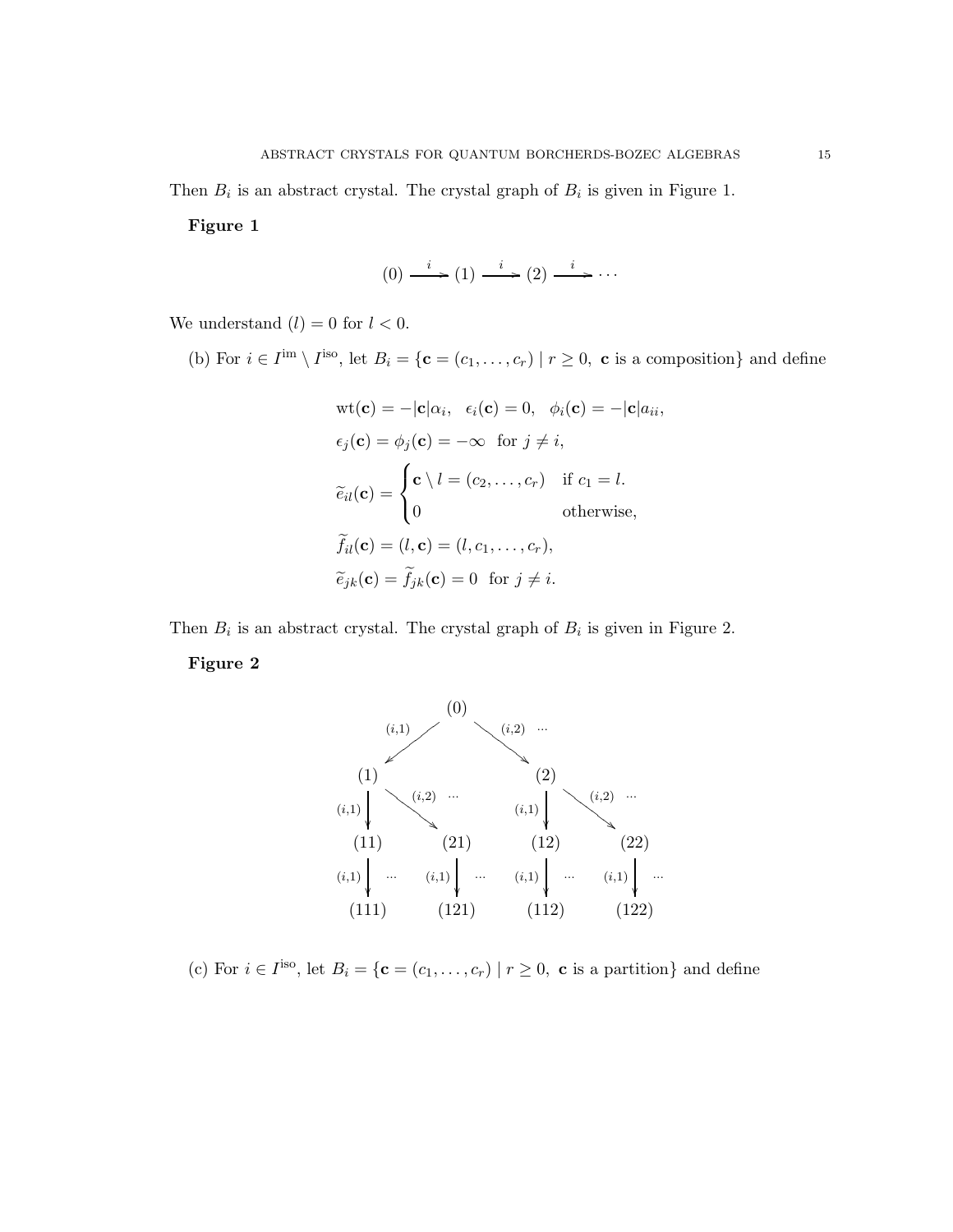$$
\text{wt}(\mathbf{c}) = -|\mathbf{c}|\alpha_i, \ \epsilon_i(\mathbf{c}) = \phi_i(\mathbf{c}) = 0,
$$
\n
$$
\epsilon_j(\mathbf{c}) = \phi_j(\mathbf{c}) = -\infty \text{ for } j \neq i,
$$
\n
$$
\widetilde{e}_{il}(\mathbf{c}) = \begin{cases}\n\mathbf{c} \setminus \{l\} & \text{if } l \text{ is a part of } \mathbf{c}, \\
0 & \text{otherwise},\n\end{cases}
$$
\n
$$
\widetilde{f}_{il}(\mathbf{c}) = \mathbf{c} \cup l = (l, c_1, \dots, c_r),
$$
\n
$$
\widetilde{e}_{jk}(\mathbf{c}) = \widetilde{f}_{jk}(\mathbf{c}) = 0 \text{ for } j \neq i.
$$





We will write  $c_i$  for  $c \in B_i$  when we would like to emphasize the index *i*.

**Definition 2.12.** An abstract crystal  $B$  is normal if

 $\epsilon_i(b) = 0, \quad \phi_i(b) \ge 0 \quad \text{for all } i \in I^{\text{im}}, b \in B.$ 

**Remark 2.13.** The crystals  $B(\infty)$ ,  $B(\lambda)$  ( $\lambda \in P^+$ ) and C are normal, while  $T_{\lambda}$  ( $\lambda \in P$ ) and  $B_i$   $(i \in I)$  are not normal.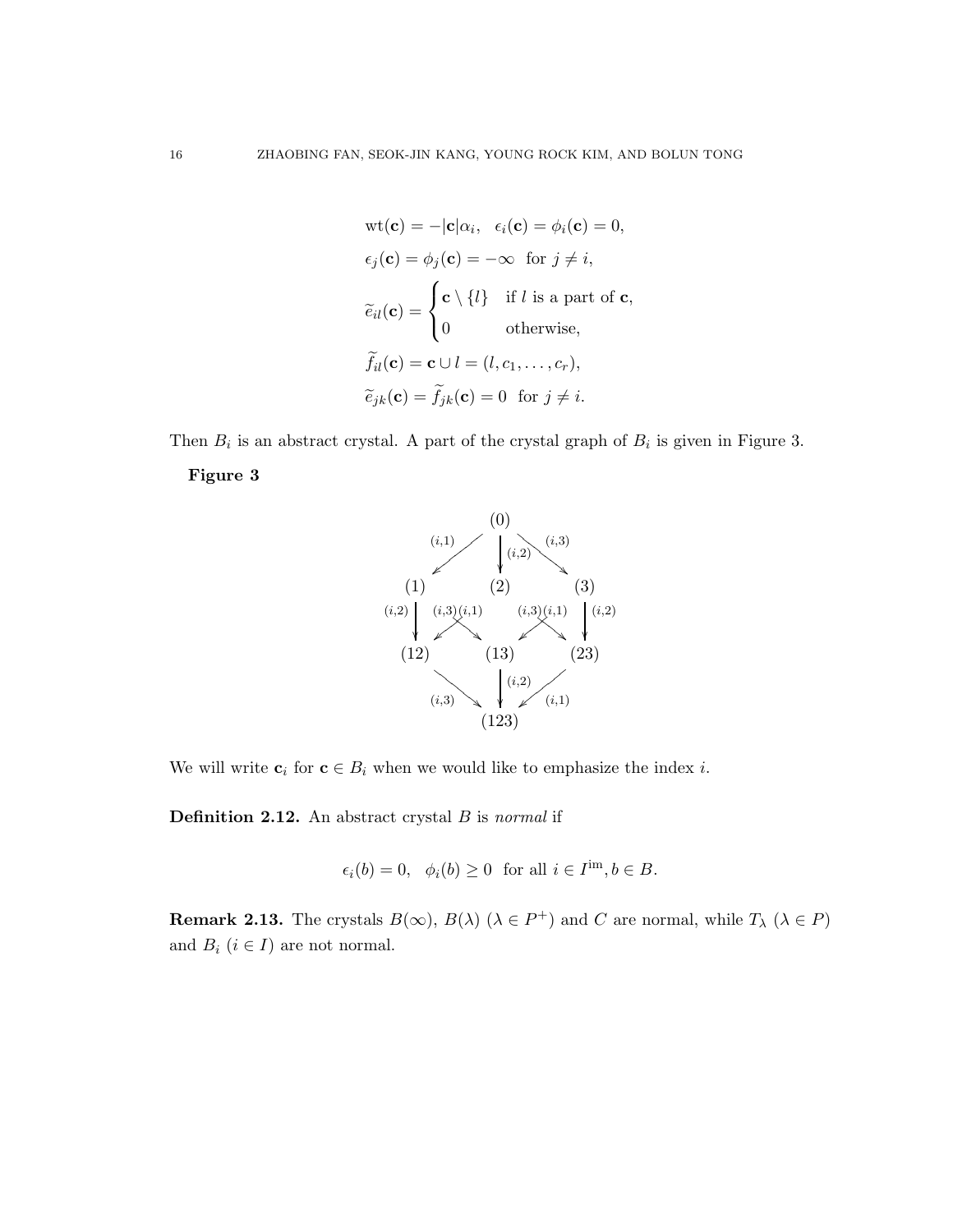# 3. Tensor product of crystals

<span id="page-16-0"></span>Let  $B_1$ ,  $B_2$  be abstract crystals and let  $B_1 \otimes B_2 = \{b_1 \otimes b_2 \mid b_1 \in B_1, b_2 \in B_2\}$  (as a set). Define the maps wt,  $\epsilon_i$ ,  $\phi_i$   $(i \in I)$ ,  $\tilde{\epsilon}_{il}$ ,  $\tilde{f}_{il}$   $((i, l) \in I^{\infty})$  as follows.

(3.1)  
\n
$$
wt(b_1 \otimes b_2) = wt(b_1) + wt(b_2),
$$
\n
$$
\epsilon_i(b_1 \otimes b_2) = \max(\epsilon_i(b_1), \epsilon_i(b_2) - \langle h_i, wt(b_1) \rangle),
$$
\n
$$
\phi_i(b_1 \otimes b_2) = \max(\phi_i(b_1) + \langle h_i, wt(b_2) \rangle, \phi_i(b_2)),
$$

If  $i \in I^{\text{re}}$ ,

(3.2)  

$$
\widetilde{e}_i(b_1 \otimes b_2) = \begin{cases} \widetilde{e}_i b_1 \otimes b_2 & \text{if } \phi_i(b_1) \ge \epsilon_i(b_2), \\ b_1 \otimes \widetilde{e}_i b_2 & \text{if } \phi_i(b_1) < \epsilon_i(b_2), \end{cases}
$$

$$
\widetilde{f}_i(b_1 \otimes b_2) = \begin{cases} \widetilde{f}_i b_1 \otimes b_2 & \text{if } \phi_i(b_1) > \epsilon_i(b_2), \\ b_1 \otimes \widetilde{f}_i b_2 & \text{if } \phi_i(b_1) \le \epsilon_i(b_2). \end{cases}
$$

If  $i \in I^{\text{im}},$ 

(3.3)  

$$
\widetilde{e}_{il}(b_1 \otimes b_2) = \begin{cases}\n\widetilde{e}_{il}b_1 \otimes b_2 & \text{if } \phi_i(b_1) > \epsilon_i(b_2) - la_{ii}, \\
0 & \text{if } \epsilon_i(b_2) < \phi_i(b_1) \le \epsilon_i(b_2) - la_{ii}, \\
b_1 \otimes \widetilde{e}_{il}b_2 & \text{if } \phi_i(b_1) \le \epsilon_i(b_2),\n\end{cases}
$$

$$
\widetilde{f}_{il}(b_1 \otimes b_2) = \begin{cases}\n\widetilde{f}_{il}b_1 \otimes b_2 & \text{if } \phi_i(b_1) > \epsilon_i(b_2), \\
b_1 \otimes \widetilde{f}_{il}b_2 & \text{if } \phi_i(b_1) \le \epsilon_i(b_2).\n\end{cases}
$$

Note that if  $a_{ii} = 0$ , we have  $\tilde{e}_{il}(b_1 \otimes b_2) = \tilde{e}_{il}b_1 \otimes b_2$  when  $\phi_i(b_1) > \epsilon_i(b_2)$ , and  $\widetilde{e}_{il}(b_1 \otimes b_2) = b_1 \otimes \widetilde{e}_{il}b_2$  when  $\phi_i(b_1) \leq \epsilon_i(b_2)$ .

**Proposition 3.1.** The set  $B_1 \otimes B_2$  together with the maps wt,  $\epsilon_i$ ,  $\phi_i$  ( $i \in I$ ),  $\tilde{e}_{il}$ ,  $f_{il}$  $((i, l) \in I^{\infty})$  is an abstract crystal.

*Proof.* It is clear that the conditions (i), (ii) and (iii) in Definition [2.1](#page-9-1) hold. If  $i \in I^{\text{re}}$ , it was shown in [\[Kas93\]](#page-29-14) that all the conditions are satisfied. For the condition (vii), if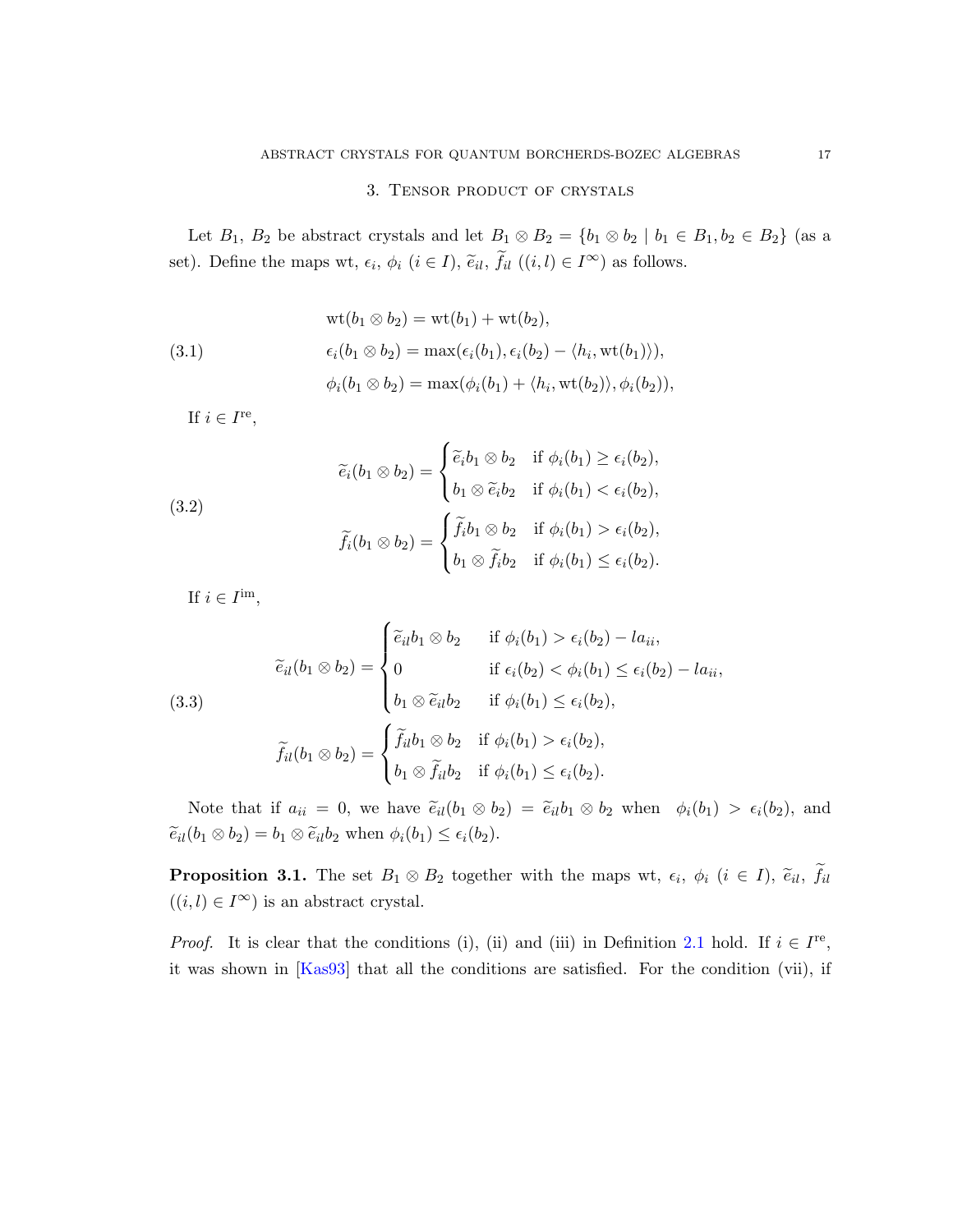$\phi_i(b_1 \otimes b_2) = -\infty$ , since

$$
\phi_i(b_1 \otimes b_2) = \max(\phi_i(b_1) + \langle h_i, \text{wt}(b_2) \rangle, \phi_i(b_2)),
$$

we have  $\phi_i(b_1) = \phi_i(b_2) = -\infty$ . Thus

$$
\widetilde{e}_{il}(b_1\otimes b_2)=\widetilde{f}_{il}(b_1\otimes b_2)=0.
$$

From now on, we will assume that  $i \in I^{\text{im}}$ ,  $l \geq 1$ . In this case, we don't have to check the condition (v). Hence we have only to verify the conditions (iv) and (vi).

Suppose  $f_{il}(b_1 \otimes b_2) = b'_1 \otimes b'_2$ . If  $\phi_i(b_1) > \epsilon_i(b_2)$ , then  $f_{il}(b_1 \otimes b_2) = f_{il}b_1 \otimes b_2 = b'_1 \otimes b'_2$ . Thus  $\phi_i(b'_1) = \phi_i(\tilde{f}_{il}b_1) = \phi_i(b_1) - la_{ii} > \epsilon_i(b_2) - la_{ii} = \epsilon_i(b'_2) - la_{ii}$ 

which implies  $\tilde{e}_{il}(b'_1 \otimes b'_2) = \tilde{e}_{il}b'_1 \otimes b'_2 = b_1 \otimes b_2.$ 

If, 
$$
\phi_i(b_1) \le \epsilon_i(b_2)
$$
, then  $\tilde{f}_{il}(b_1 \otimes b_2) = b_1 \otimes \tilde{f}_{il}b_2 = b'_1 \otimes b'_2$ . Note that  

$$
\phi_i(b'_1) = \phi_i(b_1) \le \epsilon_i(b_2) = \epsilon_i(\tilde{f}_{il}b_2) = \epsilon_i(b'_2).
$$

Thus  $\widetilde{e}_{il}(b'_1 \otimes b'_2) = b'_1 \otimes \widetilde{e}_{il}b'_2 = b_1 \otimes b_2.$ 

Conversely, suppose  $\tilde{e}_{il}(b'_1 \otimes b'_2) = b_1 \otimes b_2$ . Since  $\tilde{e}_{il}(b'_1 \otimes b'_2) \neq 0$ , we don't have to consider the case  $\epsilon_i(b'_2) < \phi_i(b'_1) \leq \epsilon_i(b'_2) - la_{ii}$ .

If 
$$
\phi_i(b'_1) > \epsilon_i(b'_2) - la_{ii}
$$
, we have  $\tilde{e}_{il}(b'_1 \otimes b'_2) = \tilde{e}_{il}b'_1 \otimes b'_2$ . Note that

$$
\phi_i(b_1) = \phi_i(\widetilde{e}_{il}b'_1) = \phi_i(b'_1) + la_{ii} > \epsilon_i(b'_2) = \epsilon_i(b_2).
$$

Hence  $\phi_i(b_1) > \epsilon_i(b_2)$  and we obtain  $f_{il}(b_1 \otimes b_2) = f_{il}b_1 \otimes b_2 = b'_1 \otimes b'_2$ .

If  $\phi_i(b'_1) \leq \epsilon_i(b'_2)$ , then  $\tilde{e}_{il}(b'_1 \otimes b'_2) = b'_1 \otimes \tilde{e}_{il}b'_2$  and we have

$$
\phi_i(b_1) = \phi_i(b'_1) \le \epsilon_i(b'_2) = \epsilon_i(\widetilde{e}_{il}b'_2) = \epsilon_i(b_2),
$$

which gives  $\tilde{f}_{il}(b_1 \otimes b_2) = b_1 \otimes \tilde{f}_{il}b_2 = b'_1 \otimes b'_2$ . Hence the condition (iv) is verified.

To verify the condition (vi), let  $b_1 \otimes b_2 \in B_1 \otimes B_2$  such that  $\tilde{e}_{il}(b_1 \otimes b_2) \neq 0$  for all  $l \geq 1$ .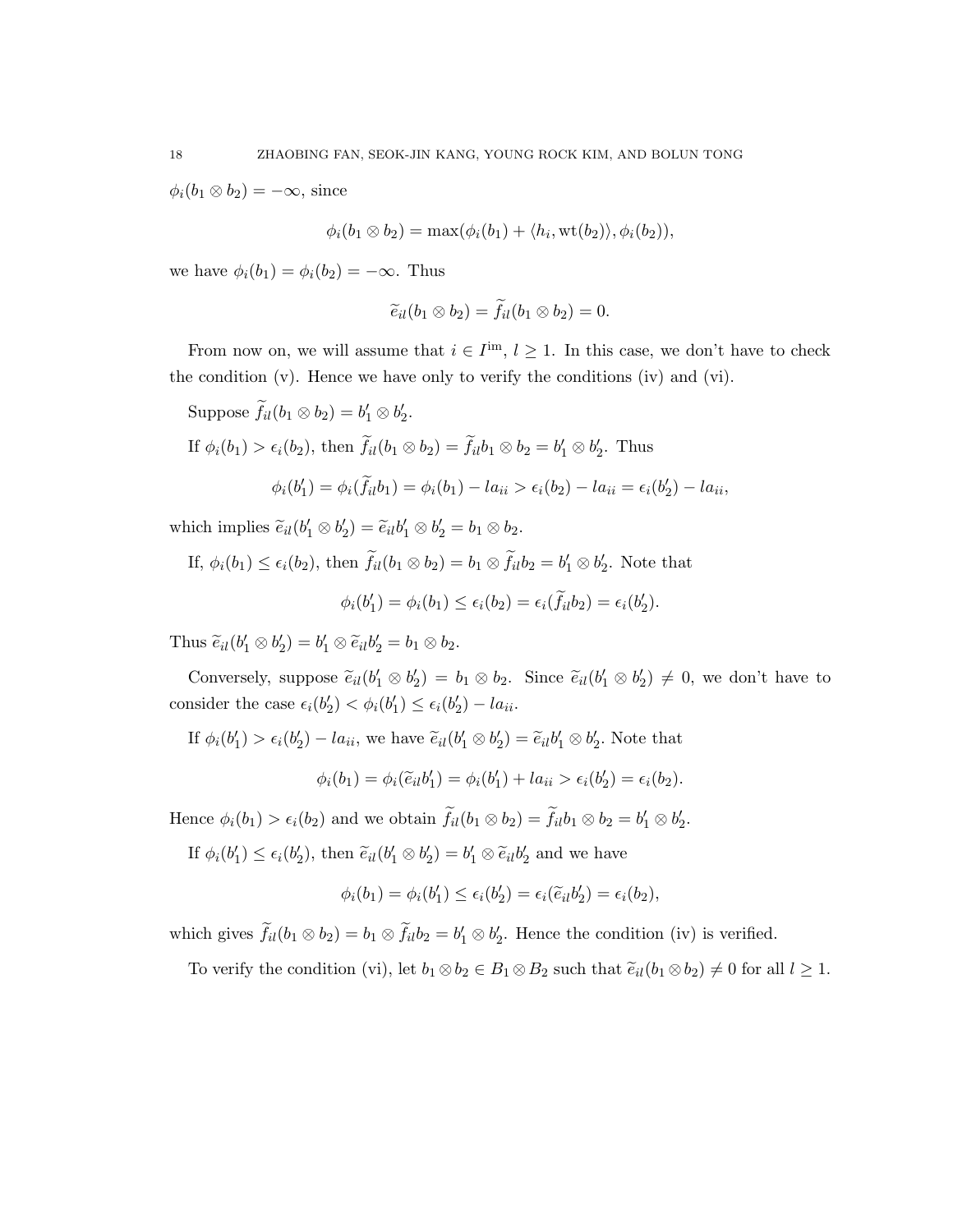If  $\phi_i(b_1) > \epsilon_i(b_2) - la_{ii}$ , then  $\tilde{e}_{il}(b_1 \otimes b_2) = \tilde{e}_{il}b_1 \otimes b_2$  and hence we get

$$
\epsilon_i(\widetilde{e}_{il}(b_1 \otimes b_2)) = \epsilon_i(\widetilde{e}_{il}b_1 \otimes b_2)
$$
  
= max( $\epsilon_i(\widetilde{e}_{il}b_1), \epsilon_i(b_2) - \langle h_i, \text{wt}(\widetilde{e}_{il}b_1) \rangle$ )  
= max( $\epsilon_i(b_1), \epsilon_i(b_2) - \langle h_i, \text{wt}(b_1) + l\alpha_i \rangle$ )  
= max( $\epsilon_i(b_1), \epsilon(b_2) - \langle h_i, \text{wt}(b_1) \rangle - l\alpha_{ii}$ )  
=  $\epsilon_i(b_1) = \epsilon_i(b_1 \otimes b_2),$ 

$$
\phi_i(\widetilde{e}_{il}(b_1 \otimes b_2)) = \phi_i(\widetilde{e}_{il}b_1 \otimes b_2)
$$
  
= max( $\phi_i(\widetilde{e}_{il}b_1) + \langle h_i, \text{wt}(b_2) \rangle$ ,  $\phi_i(b_2)$ )  
= max( $\phi_i(b_1) + la_{ii} + \phi_i(b_2) - \epsilon_i(b_2), \phi_i(b_2)$ )  
=  $\phi_i(b_1) + la_{ii} + \phi_i(b_2) - \epsilon_i(b_2) = \phi_i(b_1 \otimes b_2) + la_{ii}$ .

If  $\phi_i(b_1) \leq \epsilon_i(b_2)$ , then  $\tilde{e}_{il}(b_1 \otimes b_2) = b_1 \otimes \tilde{e}_{il}b_2$  and hence we get

$$
\epsilon_i(\widetilde{e}_{il}(b_1 \otimes b_2)) = \epsilon_i(b_1 \otimes \widetilde{e}_{il}b_2)
$$
  
\n
$$
= \max(\epsilon_i(b_1), \epsilon_i(\widetilde{e}_{il}b_2) - \langle h_i, \text{wt}(b_1) \rangle)
$$
  
\n
$$
= \max(\epsilon_i(b_1), \epsilon_i(b_2) - \langle h_i, \text{wt}(b_1) \rangle) = \epsilon_i(b_1 \otimes b_2),
$$
  
\n
$$
\phi_i(\widetilde{e}_{il}(b_1 \otimes b_2)) = \phi_i(b_1 \otimes \widetilde{e}_{il}b_2)
$$
  
\n
$$
= \max(\phi_i(b_1) + \langle h_i, \text{wt}(\widetilde{e}_{il}b_2) \rangle, \phi_i(\widetilde{e}_{il}b_2))
$$
  
\n
$$
= \max(\phi_i(b_1) + \langle h_i, \text{wt}(b_2) \rangle + la_{ii}, \phi_i(b_2) + la_{ii})
$$
  
\n
$$
= \max(\phi_i(b_1) + \langle h_i, \text{wt}(b_2) \rangle, \phi_i(b_2)) + la_{ii}
$$
  
\n
$$
= \phi_i(b_1 \otimes b_2) + la_{ii}.
$$

By a similar argument, we can verify the condition (vi) for the Kashiwara operators  $\widetilde{f}_{il}$  's.  $\sum_{i}^{8}$ 's.

Corollary 3.2. If  $B_1$  and  $B_2$  are normal crystals, then  $B_1 \otimes B_2$  is also a normal crystal.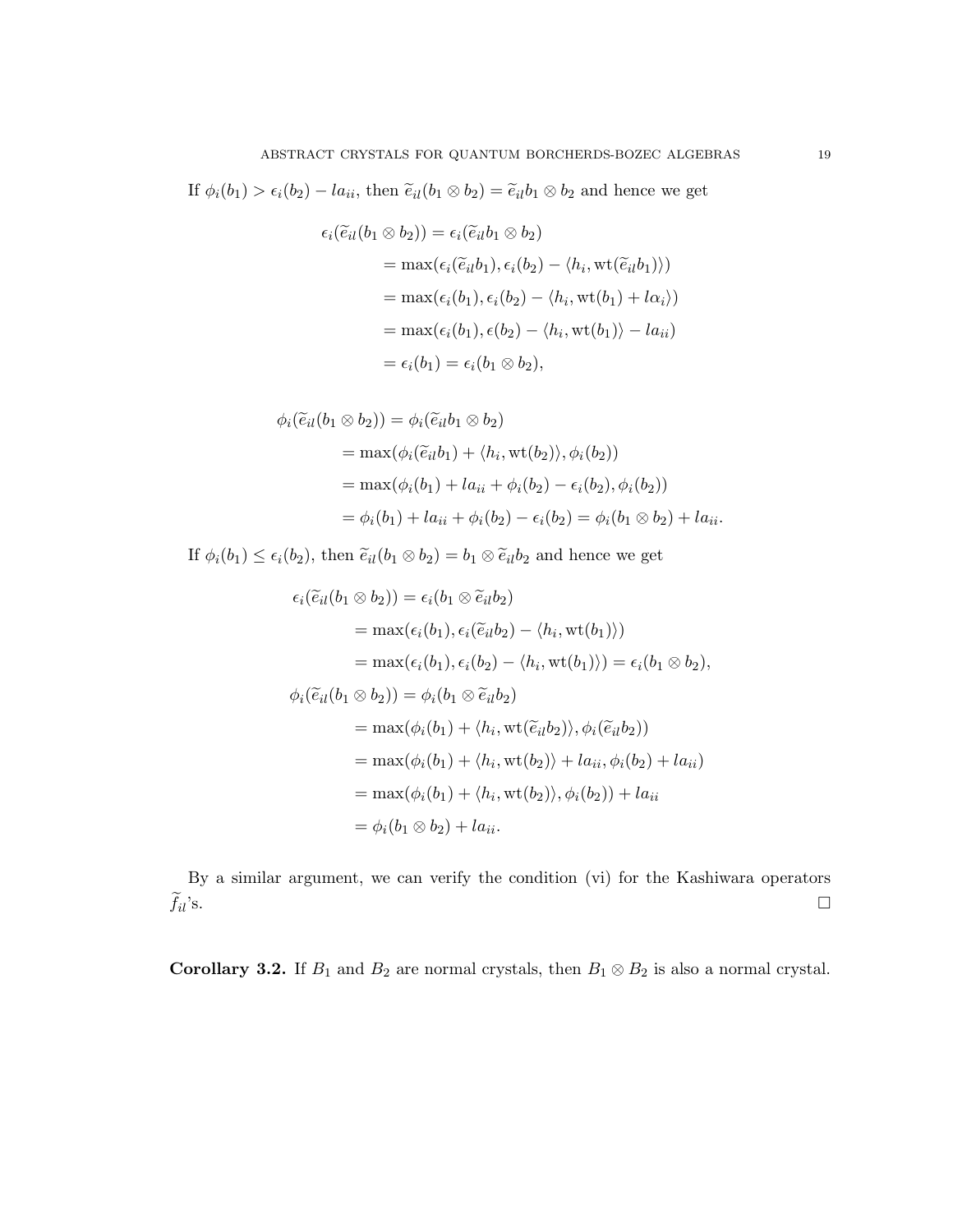*Proof.* For  $i \in I^{\text{im}}$ , it is easy to see that

$$
\epsilon_i(b_1 \otimes b_2) = \max(\epsilon_i(b_1), \epsilon_i(b_2) - \langle h_i, \text{wt}(b_1) \rangle)
$$
  

$$
= \max(0, -\phi_i(b_1)) = 0,
$$
  

$$
\phi_i(b_1 \otimes b_2) = \max(\phi_i(b_1) + \langle h_i, \text{wt}(b_2) \rangle, \phi_i(b_2))
$$
  

$$
= \max(\phi_i(b_1) + \phi_i(b_2), \phi_i(b_2)) \ge 0,
$$

as desired.  $\Box$ 

<span id="page-19-0"></span>**Corollary 3.3.** For  $\lambda, \mu \in P^+$ , there exists a unique strict crystal embedding

(3.4) 
$$
\Phi_{\lambda,\mu} \colon B(\lambda + \mu) \to B(\lambda) \otimes B(\mu) \text{ given by } v_{\lambda+\mu} \mapsto v_{\lambda} \otimes v_{\mu}.
$$

*Proof.* By the tensor product rule,  $v_\lambda \otimes v_\mu$  is the only element of weight  $\lambda + \mu$  in  $B(\lambda) \otimes$  $B(\mu)$ . Moreover, it is annihilated by all  $\tilde{e}_{il}$ 's. Hence the connected component of  $B(\lambda) \otimes$  $B(\mu)$  containing  $v_\lambda \otimes v_\mu$  is the full subcrystal of  $B(\lambda) \otimes B(\mu)$  which is isomorphic to  $B(\lambda + \mu)$ .

In the following proposition, we will show that the tensor product of crystals satisfies the associativity law.

**Proposition 3.4.** Let  $B_i$   $(i = 1, 2, 3)$  be abstract crystals. Then there exists a unique crystal isomorphism

(3.5) 
$$
\Psi : (B_1 \otimes B_2) \otimes B_3 \longrightarrow B_1 \otimes (B_2 \otimes B_3)
$$

given by  $(b_1 \otimes b_2) \otimes b_3 \mapsto b_1 \otimes (b_2 \otimes b_3)$ , where  $b_i \in B_i$   $(i = 1, 2, 3)$ .

*Proof.* It is clear that  $\Psi$  is a bijection and preserves the function wt. We shall show that  $\Psi$  preserves  $\epsilon_i$ ,  $\phi_i$   $(i \in I)$  and commutes with  $f_{il}$   $((i, l) \in I^{\infty})$ . As we have seen in  $(2.3)$ , since  $\Psi$  is a bijection, we don't have to check the commutativity with  $\tilde{e}_{il}$ 's.

Let  $b = (b_1 \otimes b_2) \otimes b_3$  and  $b' = \Psi(b) = b_1 \otimes (b_2 \otimes b_3)$ . Our proof will be divided into the following cases.

**Case 1:**  $\phi_i(b_1 \otimes b_2) > \epsilon_i(b_3)$ .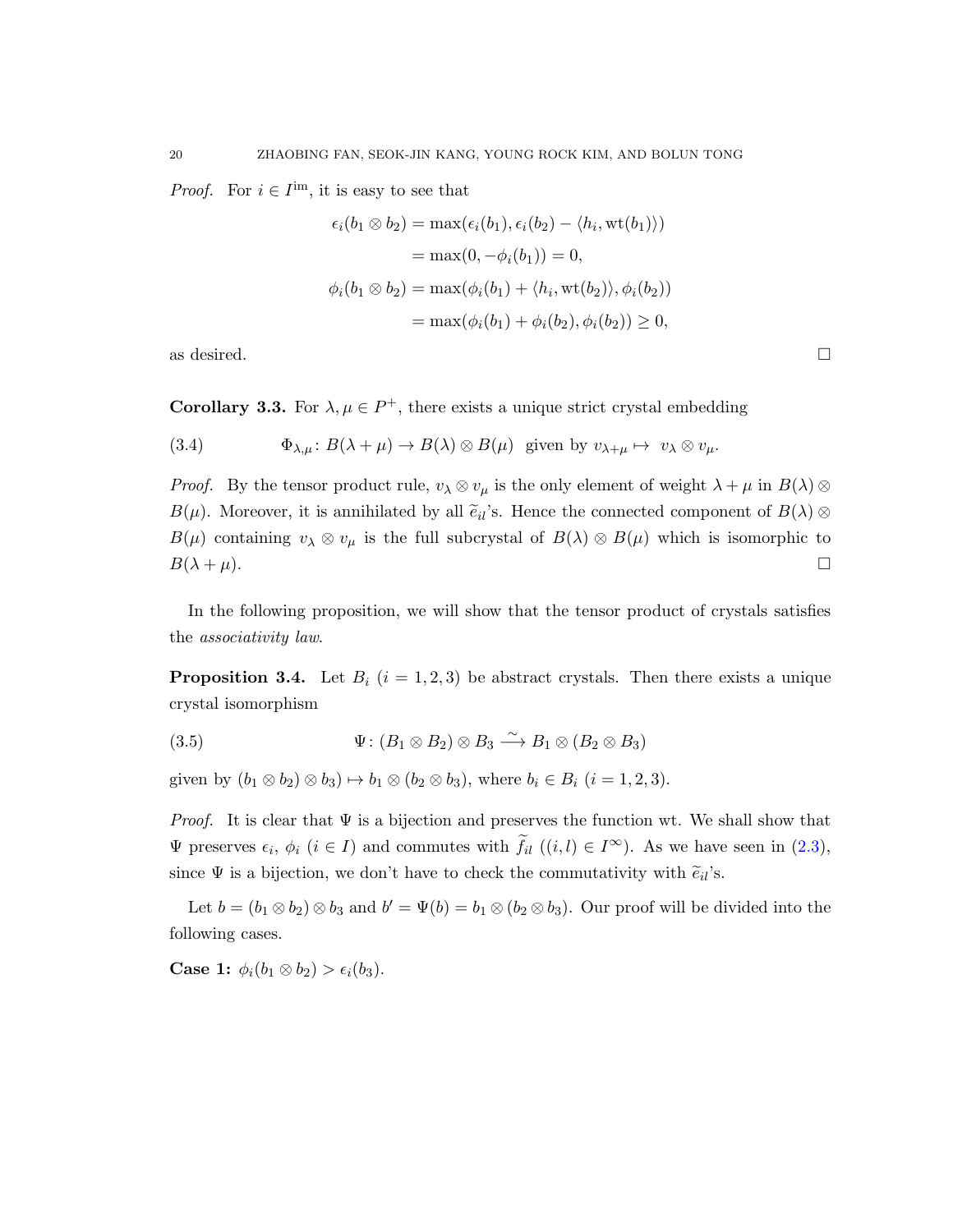(1) First, assume that  $\phi_i(b_1) > \epsilon_i(b_2)$ . In this case, we have

$$
\phi_i(b_1 \otimes b_2) = \phi_i(b_1) + \phi_i(b_2) - \epsilon_i(b_2) > \epsilon(b_3), \quad \epsilon_i(b_1 \otimes b_2) = \epsilon_i(b_1),
$$

which yields

(3.6) 
$$
\phi_i(b_1) + \phi_i(b_2) > \epsilon_i(b_2) + \epsilon_i(b_3).
$$

Thus we obtain

$$
\phi_i(b) = \phi_i((b_1 \otimes b_2) \otimes b_3) = \phi_i(b_1 \otimes b_2) + \phi_i(b_3) - \epsilon_i(b_3)
$$
  
\n
$$
= \phi_i(b_1) + \phi_i(b_2) + \phi_i(b_3) - \epsilon_i(b_2) - \epsilon_i(b_3),
$$
  
\n
$$
\epsilon_i(b) = \epsilon_i((b_1 \otimes b_2) \otimes b_3) = \epsilon_i(b_1 \otimes b_2) = \epsilon_i(b_1),
$$
  
\n
$$
\widetilde{f}_{il}(b) = \widetilde{f}_{il}((b_1 \otimes b_2) \otimes b_3) = \widetilde{f}_{il}(b_1 \otimes b_2) \otimes b_3 = (\widetilde{f}_{il}b_1 \otimes b_2) \otimes b_3.
$$

On the other hand, to deal with b', we compare  $\phi_i(b_1)$  and  $\epsilon_i(b_2 \otimes b_3)$  and obtain

$$
\phi_i(b') = \phi_i(b_1 \otimes (b_2 \otimes b_3))
$$
  
= 
$$
\phi_i(b_1) + \phi_i(b_2) + \phi_i(b_3) - \epsilon_i(b_2) - \epsilon_i(b_3),
$$
  

$$
\epsilon_i(b') = \epsilon_i(b_1 \otimes (b_2 \otimes b_3)) = \epsilon_i(b_1),
$$
  

$$
\widetilde{f}_{il}(b') = \widetilde{f}_{il}(b_1 \otimes (b_2 \otimes b_3)) = \widetilde{f}_{il}b_1 \otimes (b_2 \otimes b_3).
$$

(2) Next, if  $\phi_i(b_1) \leq \epsilon_i(b_2)$ , by a similar calculation, we obtain

$$
\phi_i(b) = \phi_i((b_1 \otimes b_2) \otimes b_3) = \phi_i(b_2) + \phi_i(b_3) - \epsilon_i(b_3),
$$
  
\n
$$
\epsilon_i(b) = \epsilon_i((b_1 \otimes b_2) \otimes b_3) = \epsilon_i(b_1) + \epsilon_i(b_2) - \phi_i(b_1),
$$
  
\n
$$
\widetilde{f}_{il}(b) = \widetilde{f}_{il}((b_1 \otimes b_2) \otimes b_3) = (b_1 \otimes \widetilde{f}_{il}b_2) \otimes b_3,
$$

and

$$
\phi_i(b') = \phi_i(b_1 \otimes (b_2 \otimes b_3)) = \phi_i(b_2) + \phi_i(b_3) - \epsilon_i(b_3),
$$
  
\n
$$
\epsilon_i(b') = \epsilon_i(b_1 \otimes (b_2 \otimes b_3)) = \epsilon_i(b_1) + \epsilon_i(b_2) - \phi_i(b_1),
$$
  
\n
$$
\widetilde{f}_{il}(b') = \widetilde{f}_{il}(b_1 \otimes (b_2 \otimes b_3)) = b_1 \otimes (\widetilde{f}_{il}b_2 \otimes b_3).
$$

**Case 2:**  $\phi_i(b_1 \otimes b_2) \leq \epsilon_i(b_3)$ .

In this case, by comparing  $\phi_i(b_1)$  and  $\epsilon_i(b_2 \otimes b_3)$ , we obtain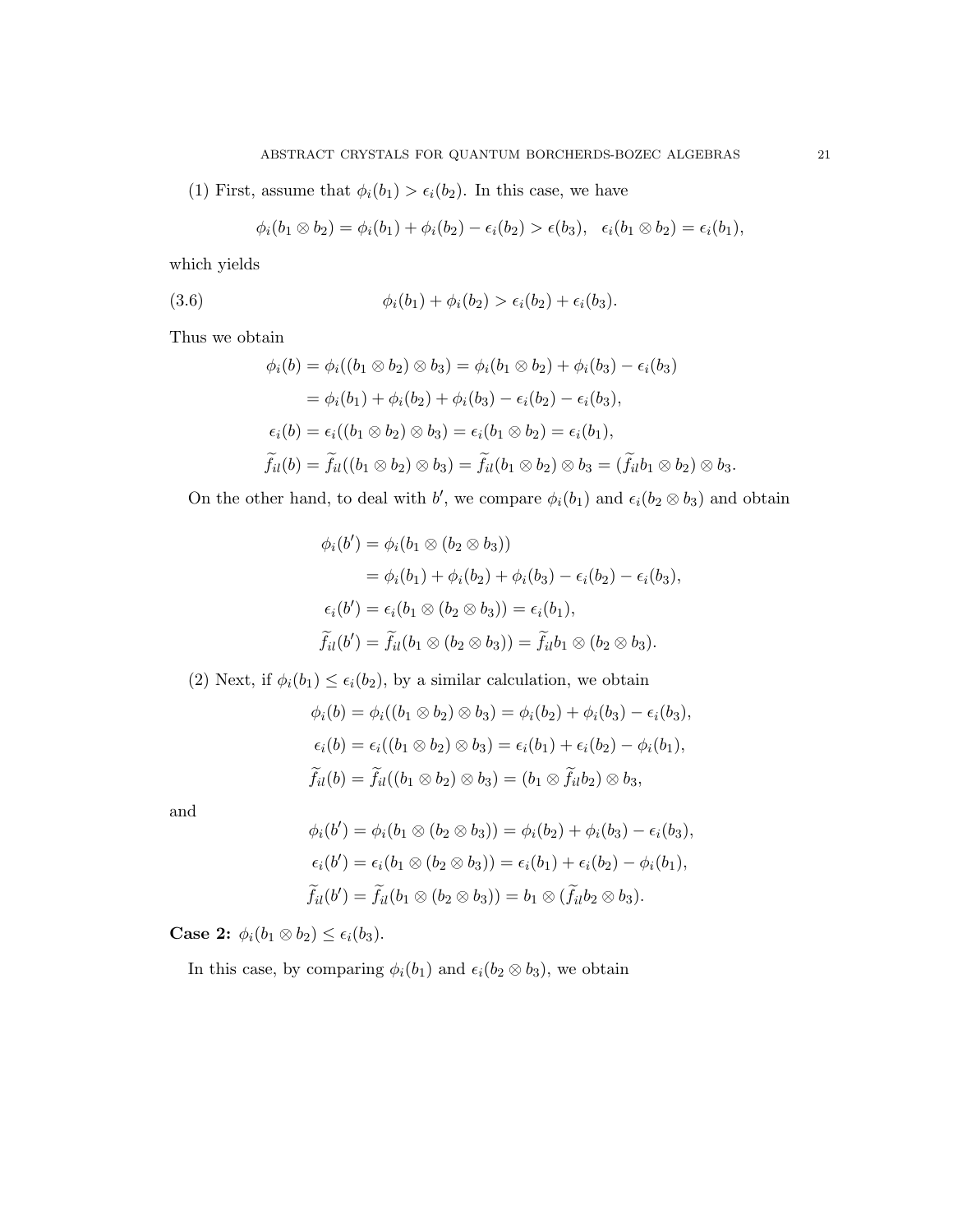$$
\phi_i(b) = \phi_i((b_1 \otimes b_2) \otimes b_3) = \phi_i(b_3),
$$
  
\n
$$
\epsilon_i(b) = \epsilon_i((b_1 \otimes b_2) \otimes b_3) = \epsilon_i(b_1) + \epsilon_i(b_2) + \epsilon_i(b_3) - \phi_i(b_1) - \phi_i(b_2),
$$
  
\n
$$
\widetilde{f}_{il}(b) = \widetilde{f}_{il}((b_1 \otimes b_2) \otimes b_3) = (b_1 \otimes b_2) \otimes \widetilde{f}_{il}b_3,
$$

and

$$
\phi_i(b') = \phi_i(b_1 \otimes (b_2 \otimes b_3)) = \phi_i(b_3),
$$
  
\n
$$
\epsilon_i(b') = \epsilon_i(b_1 \otimes (b_2 \otimes b_3)) = \epsilon_i(b_1) + \epsilon_i(b_2) + \epsilon_i(b_3) - \phi_i(b_1) - \phi_i(b_2),
$$
  
\n
$$
\widetilde{f}_{il}(b') = \widetilde{f}_{il}(b_1 \otimes (b_2 \otimes b_3)) = b_1 \otimes (b_2 \otimes \widetilde{f}_{il}b_3).
$$

<span id="page-21-0"></span>Thus we have proved all of our assertions.  $\hfill \Box$ 

#### 4. Crystal embedding theorem

In this section, we prove one of the main results in this paper, the *crystal embedding* theorem for quantum Borcherds-Bozec algebras.

**Theorem 4.1.** For  $i \in I$ , there is a unique strict crystal embedding

$$
\Psi_i: B(\infty) \hookrightarrow B(\infty) \otimes B_i \text{ given by } \mathbf{1} \mapsto \mathbf{1} \otimes (0)_i.
$$

*Proof.* Since there is only one vector of weight 0 in  $B(\infty) \otimes B_i$ , which is  $\mathbf{1} \otimes (0)_i$ ,  $\Psi_i$ should send 1 to  $1 \otimes (0)_i$  if  $\Psi_i$  exists, because it is a crystal morphism.

- Let  $b = \tilde{f}_{i_1, l_1} \cdots \tilde{f}_{i_r, l_r} \mathbf{1} \in B(\infty)$ . Choose  $\lambda \in P^+$  such that
- (i)  $\langle h_j, \lambda \rangle \gg 0$  for all  $j \in I$ ,
- (ii)  $b \in \text{Im}\pi_\lambda$ ,

where  $\pi_{\lambda}: B(\lambda) \to B(\infty)$  is the injective map given in Proposition [2.9.](#page-13-0)

Set 
$$
b_{\lambda} = \widetilde{f}_{i_1, l_1} \cdots \widetilde{f}_{i_r, l_r} v_{\lambda} \in B(\lambda)
$$
 so that  $\pi_{\lambda}(b_{\lambda}) = b \in B(\infty)$ .

Let  $l = \langle h_i, \lambda \rangle$  and  $\mu = \lambda - l\Lambda_i \in P^+$ . Then  $\langle h_i, \mu \rangle = 0$  and by Corollary [3.3](#page-19-0) there exists a unique strict crystal embedding

$$
\Phi_{\mu,l\Lambda_i}: B(\lambda) \to B(\mu) \otimes B(l\Lambda_i)
$$
 given by  $v_{\lambda} \mapsto v_{\mu} \otimes v_{l\Lambda_i}$ .

We will show that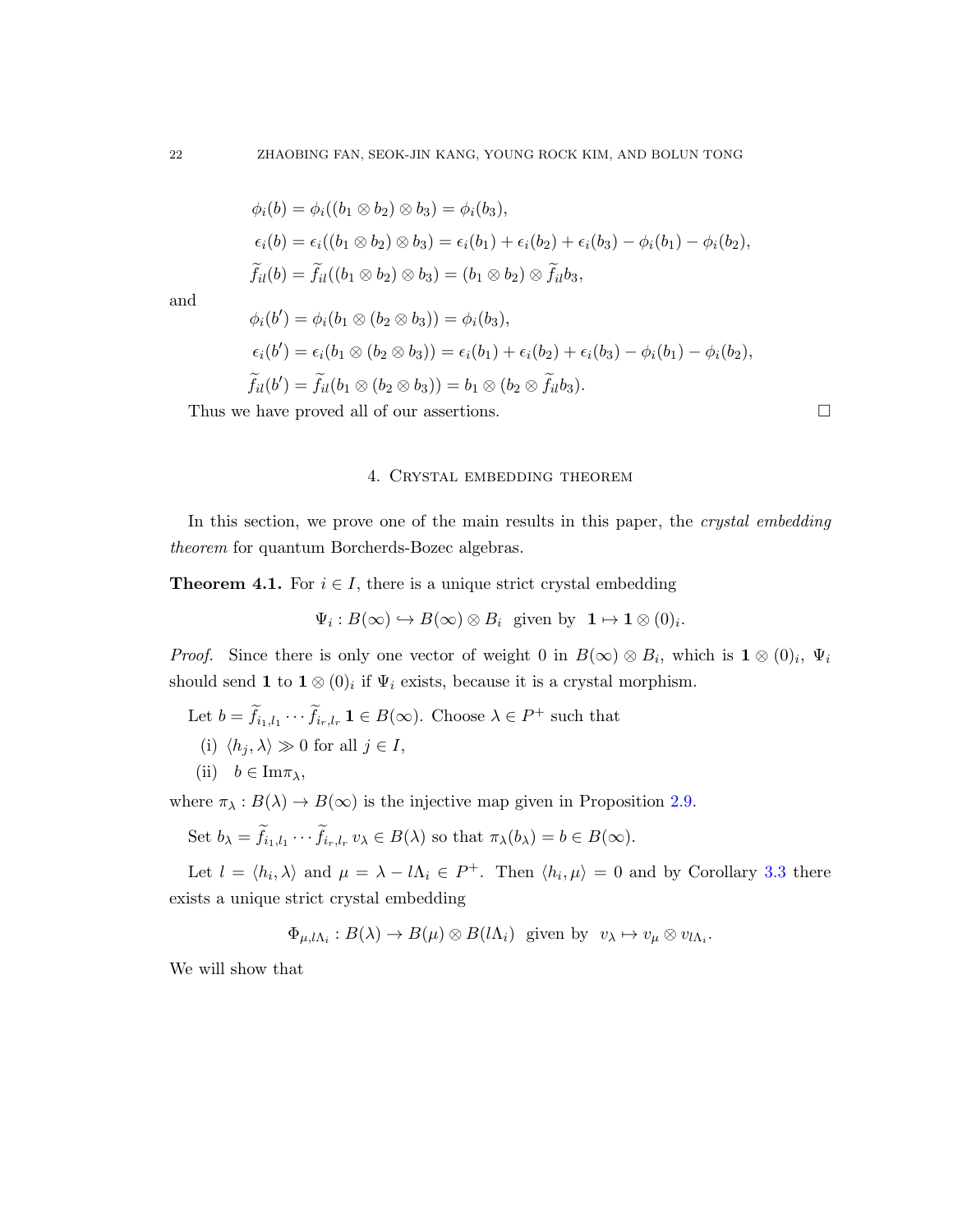- (1)  $\Phi_{\mu,l\Lambda_i}(b_\lambda) = b' \otimes \tilde{f}_{i,\mathbf{c}} v_{l\Lambda_i}$  for some  $b' \in B(\mu), \mathbf{c} \in B_i$ ,
- (2)  $\pi_{\mu}(b') \otimes \mathbf{c} \in B(\infty) \otimes B_i$  does not depend on the choice of  $\lambda \gg 0$ .

Here, if  $i \in I^{\text{re}}$ , then  $\mathbf{c} \in B_i$  is a non-negative integer c and we understand  $f_{i,\mathbf{c}} = \overline{f_i^c}$ .

Once our claims are proved, we will get a well-defined map

$$
\Psi_i: B(\infty) \to B(\infty) \otimes B_i
$$
 given by  $b \mapsto \pi_\mu(b') \otimes \mathbf{c}$ .

We will prove our assertions by induction on  $r \geq 0$ . When  $r = 0$ , our assertion is obvious. Assume that  $r > 0$  and our assertion is true for  $r - 1$ .

Set  $b_1 = f_{i_2, l_2} \cdots f_{i_r, l_r} v_\lambda$ . By our induction hypothesis, we have (1a)  $\Phi_{\mu,l\Lambda_i}(b_1) = b'_1 \otimes \tilde{f}_{i,c'} v_{l\Lambda_i}$  for some  $b'_1 \in B(\mu), \mathbf{c'} \in B_i$ , (2a)  $\pi_{\mu}(b'_1) \otimes \mathbf{c}' \in B(\infty) \otimes B_i$  does not depend on the choice of  $\lambda$ .

Therefore it suffices to show that

(1b)  $\tilde{f}_{i_1, l_1}(b'_1 \otimes \tilde{f}_{i, \mathbf{c}'} v_{l\Lambda_i}) = b' \otimes \tilde{f}_{i, \mathbf{c}} v_{l\Lambda_i}$  for some  $b' \in B(\mu), \mathbf{c} \in B_i$ . (2b)  $\hat{f}_{i_1,l_1}(\pi_{\mu}(b'_1) \otimes \mathbf{c}') = \pi_{\mu}(b') \otimes \mathbf{c}.$ 

If  $i_1 = i$ , then  $\langle h_i, \mu \rangle = 0$  and hence

$$
\phi_i(b'_1) = \phi_i(\pi_\mu(b'_1)),
$$
  

$$
\epsilon_i(\widetilde{f}_{i,\mathbf{c}'}v_{l\Lambda_i}) = \epsilon_i(\mathbf{c}') = \begin{cases} c' & \text{if } i \in I^{\text{re}}, \\ 0 & \text{if } i \in I^{\text{im}}. \end{cases}
$$

Therefore,  $f_{i_1,i_1}$  acts on the 1st component (resp. 2nd component) of (1b) if and only if it acts on the 1st component (resp. 2nd component) of (2b), which proves our claim.

If  $i_1 \neq i$ , then  $\epsilon_{i_1}(\mathbf{c}') = -\infty$  and

$$
\phi_{i_1}(b'_1) = \phi_{i_1}(\pi_{\mu}(b'_1)) + \mu(h_{i_1}) \gg 0 = \epsilon_{i_1}(\widetilde{f}_{i,\mathbf{c}'}v_{l\Lambda_i}).
$$

Hence  $f_{i_1,i_1}$  acts on the 1st component of (1b) and (2b), which yields our claim.

It is straightforward to verify that  $\Psi_i$  is a strict crystal morphism.  $\Box$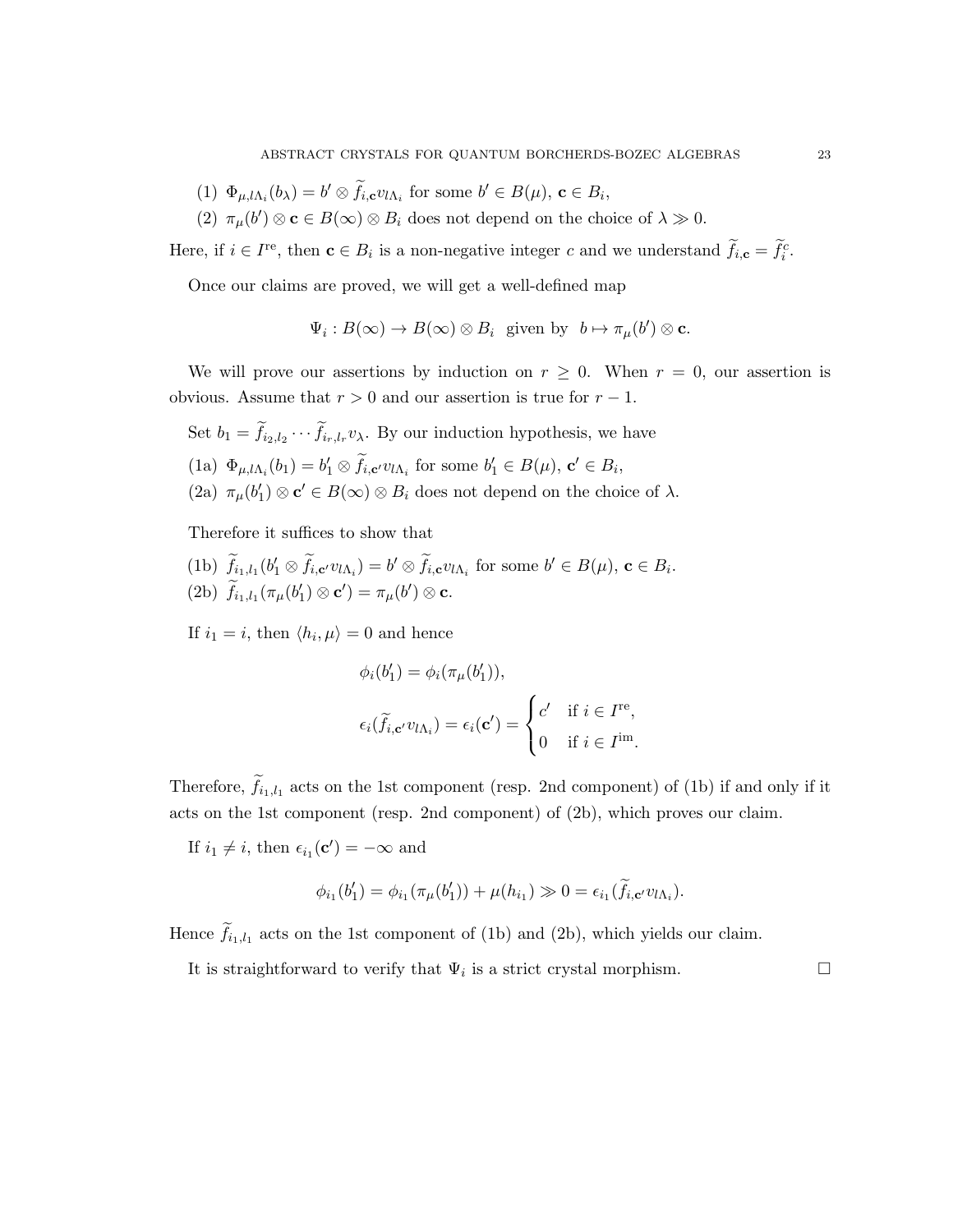Our next goal is to provide a characterization of the crystals  $B(\infty)$  and  $B(\lambda)$  ( $\lambda \in P^+$ ). To this end, we introduce an important family of crystals arising from tensor products of elementary crystals.

Let  $\mathbf{i} = (i_1, i_2, \ldots)$  be an infinite sequence of indices in I such that every  $i \in I$  appears infinitely many times. Set

$$
(4.1) \tBi = \{b = \cdots \otimes c_k \otimes \cdots \otimes c_1 \mid c_k \in B_{i_k}, c_k = (0)_{i_k} \text{ for } k \gg 0\}.
$$

Using the tensor product rule, there is a crystal structure on  $B_i$  defined as follows. (See [\[JKKS07\]](#page-29-8) for a more rigorous and detailed treatment.)

Let  $b = \cdots \otimes \mathbf{c}_k \otimes \cdots \otimes \mathbf{c}_1$ , where  $\mathbf{c}_k \in B_{i_k}$ . Then we define

$$
\begin{aligned} \text{wt}(b) &= -\sum_{k\geq 1} |\mathbf{c}_k| \, \alpha_{i_k}, \\ \epsilon_i(b) &= \begin{cases} \max\{c_k + \sum_{p>k} c_p \, a_{i,i_p} \mid k \geq 1, \ i_k = i\} & \text{if } i \in I^{\text{re}}, \\ 0 & \text{if } i \in I^{\text{im}}, \end{cases} \\ \phi_i(b) &= \begin{cases} \max\{-c_k - \sum_{1 \leq p < k} c_p \, a_{i,i_p} \mid k \geq 1, i_k = i\} & \text{if } i \in I^{\text{re}}, \\ -\sum_{k \geq 1} |\mathbf{c}_k| a_{i,i_k} & \text{if } i \in I^{\text{im}}. \end{cases} \end{aligned}
$$

To define the Kashiwara operators, we first assume  $i \in I^{\text{re}}$  and let s (resp. t) be the largest (resp. smallest) integer  $k \geq 1$  such that

(i) 
$$
i_k = i
$$
,  
(ii)  $c_k + \sum_{p>k} c_p a_{i,i_p} = \epsilon_i(b)$ .

Then we define

$$
\widetilde{e}_i(b) = \begin{cases}\n\cdots \otimes \mathbf{c}_{s+1} \otimes (c_s - 1) \otimes \mathbf{c}_{s-1} \otimes \cdots \otimes \mathbf{c}_1 & \text{if } \epsilon_i(b) > 0, \\
0 & \text{otherwise,} \end{cases}
$$
\n
$$
\widetilde{f}_i(b) = \cdots \otimes \mathbf{c}_{t+1} \otimes (c_t + 1) \otimes \mathbf{c}_{t-1} \otimes \cdots \otimes \mathbf{c}_1.
$$

Suppose  $i \in I^{\text{im}}$  and let r be the smallest integer  $k \geq 1$  such that

(i)  $i_k = i$ ,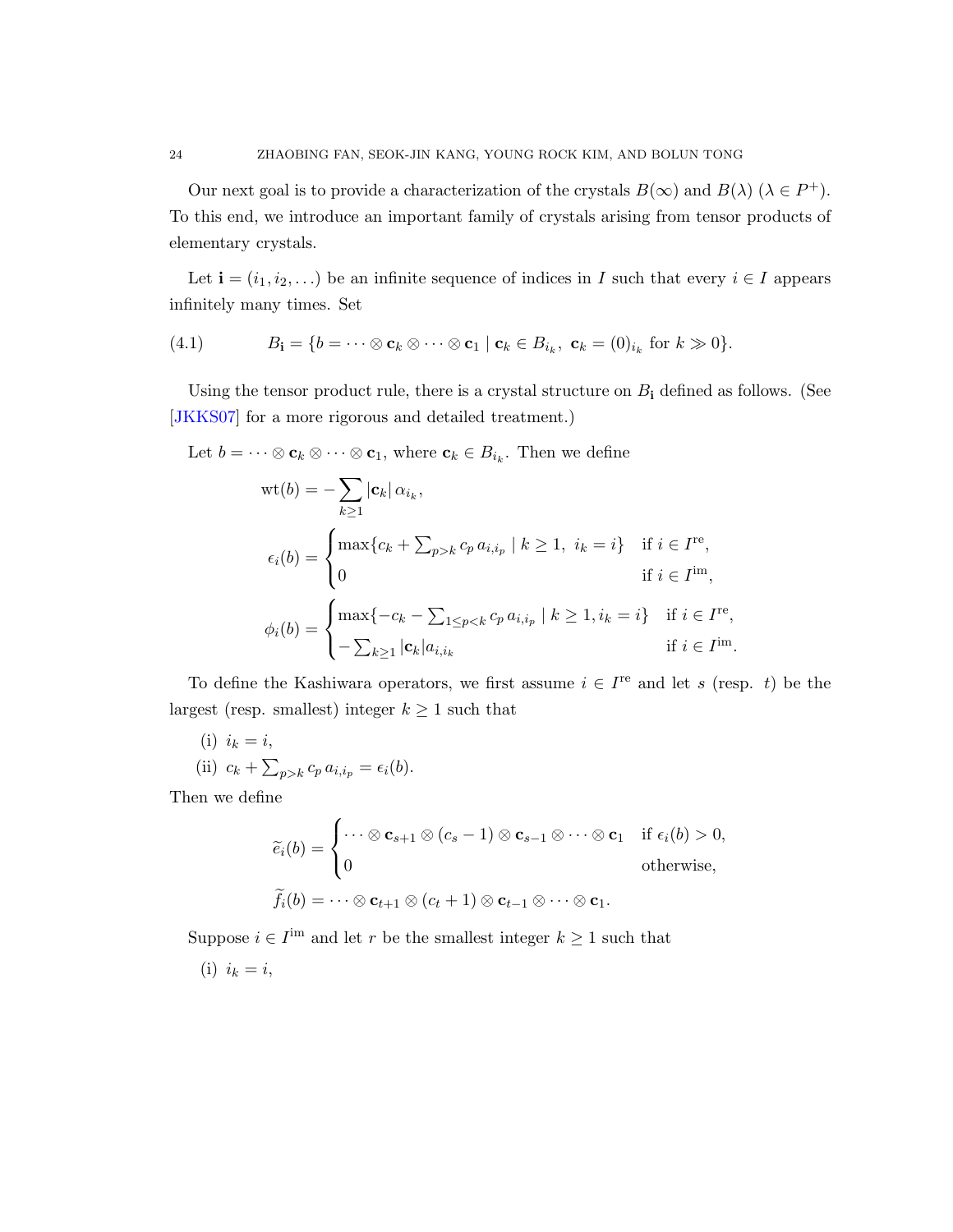(ii)  $\sum_{p>k} |c_p| a_{i,i_p} = 0.$ 

Then we define

$$
\tilde{f}_{i,l}(b)=\cdots\otimes\mathbf{c}_{r+1}\otimes (l,\mathbf{c}_r)\otimes\mathbf{c}_{r-1}\otimes\cdots\otimes\mathbf{c}_1.
$$

Assume further that

- (i) the 1st component of  $\mathbf{c}_r$  is l or  $\mathbf{c}_r$  is a partition having l as a part,
- (ii)  $\sum_{s < p \le r} |\mathbf{c}_p| a_{i,i_p} < l a_{ii}$  for any s with  $i_s = i$  and  $1 \le s < r$ .

In this case, we define

$$
\widetilde{e}_{i,l}(b)=\cdots\otimes\mathbf{c}_{r+1}\otimes(\mathbf{c}_r\setminus l)\otimes\mathbf{c}_{r-1}\otimes\cdots\otimes\mathbf{c}_1.
$$

Otherwise, we define  $\tilde{e}_{il}(b) = 0$ .

For each  $N \geq 1$ , along the sequence  $\mathbf{i} = (i_1, i_2, \ldots)$ , we apply the crystal embedding theorem repeatedly to get a strict crystal embedding

$$
\Psi^{(N)}\colon B(\infty)\hookrightarrow B(\infty)\otimes B_{i_1}\hookrightarrow B(\infty)\otimes B_{i_2}\otimes B_{i_1}\hookrightarrow\cdots\hookrightarrow B(\infty)\otimes B_{i_N}\otimes\cdots\otimes B_{i_1}.
$$

For each  $b \in B(\infty)$ , it is easy to see that there exists some  $N \geq 1$  satisfying

$$
\Psi^{(N)}(b) = \mathbf{1} \otimes \mathbf{c}_N \otimes \cdots \otimes \mathbf{c}_1 \in B(\infty) \otimes B_{i_N} \otimes \cdots \otimes B_{i_1}.
$$

Hence to each  $b \in B(\infty)$ , one can associate a unique element

$$
b_{\mathbf{i}} = \cdots \otimes (0)_{i_{N+1}} \otimes \mathbf{c}_N \otimes \cdots \otimes \mathbf{c}_1 \in B_{\mathbf{i}},
$$

which yields a strict crystal embedding

$$
\Psi_{\mathbf{i}}\colon B(\infty)\hookrightarrow B_{\mathbf{i}}.
$$

Therefore  $B(\infty)$  is isomorphic to the connected component of  $B_i$  containing the element  $(0)_{i} = \cdots \otimes (0)_{i_{N}} \otimes \cdots \otimes (0)_{i_{1}}$ . In particular, 1 is mapped onto  $(0)_{i}$ .

We will now give a characterization of  $B(\infty)$  as an application of the crystal embedding theorem.

**Theorem 4.2.** Let B be a crystal satisfying the following conditions.

- (i) wt( $B$ ) ⊂  $Q^-$ ,
- (ii) there exists an element  $b_0 \in B$  such that  $\text{wt}(b_0) = 0$ ,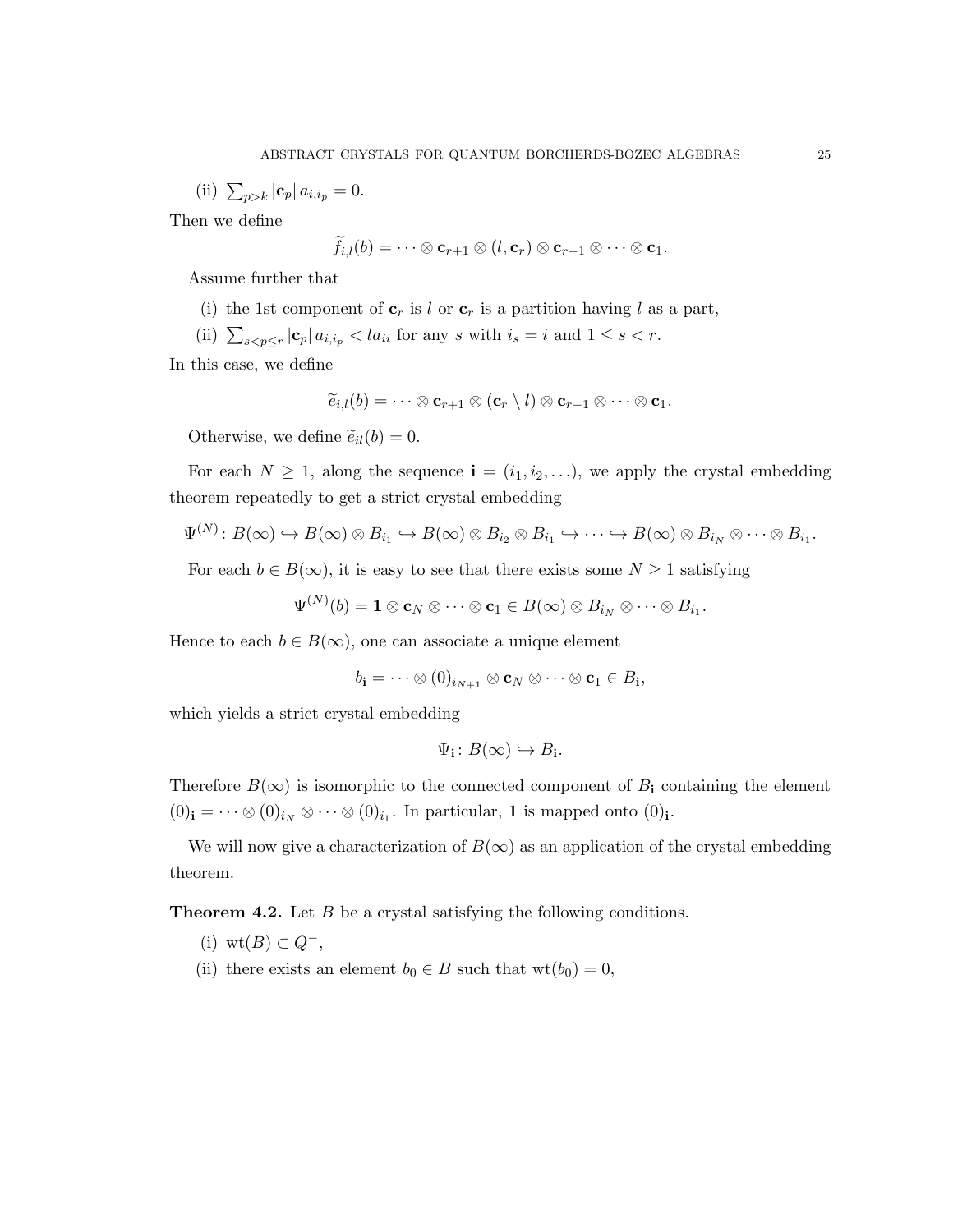- (iii) for any  $b \neq b_0$ , there is some  $(i, l) \in I^{\infty}$  such that  $\tilde{e}_{il} b \neq 0$ ,
- (iv) for each  $i \in I$ , there exists a strict crystal embedding  $\Psi_i: B \hookrightarrow B \otimes B_i$ .

Then there exists a crystal isomorphism

$$
B \xrightarrow{\sim} B(\infty) \text{ given by } b_0 \mapsto \mathbf{1}.
$$

*Proof.* Note that for any element  $b \in B$  with  $wt(b) = 0$ , we have  $\tilde{e}_{il}(b) = 0$  for all  $(i, l) \in I^{\infty}$ , for otherwise,  $\operatorname{wt}(\widetilde{e}_{il} b) = l\alpha_i \notin Q^-$ . Hence by the condition (iii), if  $\operatorname{wt}(b) = 0$ , then  $b = b_0$ , which implies  $b_0$  is the only element in B such that  $wt(b) = 0$ . It follows that the crystal embedding  $\Psi_i$  maps  $b_0$  to  $b_0 \otimes (0)_i$ .

Take an infinite sequence  $\mathbf{i} = (i_1, i_2, \ldots)$  such that every  $i \in I$  appears infinitely many times. Then for each  $N \geq 1$ , we obtain a strict embedding

$$
\Psi^{(N)}\colon B\hookrightarrow B\otimes B_{i_1}\hookrightarrow B\otimes B_{i_2}\otimes B_{i_1}\hookrightarrow\cdots\hookrightarrow B\otimes B_{i_N}\otimes\cdots\otimes B_{i_1}
$$

sending  $b_0$  to  $b_0 \otimes (0)_{i_N} \otimes \cdots \otimes (0)_{i_1}$ .

As we have seen in the discussion above the theorem, for each  $b \in B$ , there exists  $N \geq 1$ such that

$$
\Psi^{(N)}(b)=b_0\otimes {\bf c}_N\otimes\cdots\otimes {\bf c}_1,
$$

which yields a strict crystal embedding

$$
B \hookrightarrow B(\mathbf{i}) \text{ given by } b \mapsto \cdots \otimes (0)_{i_{N+1}} \otimes \mathbf{c}_N \otimes \cdots \otimes \mathbf{c}_1 \, (\mathbf{c}_k \in B_{i_k}).
$$

Thus B is isomorphic to the connected component of  $B_i$  containing the element  $(0)_i$  =  $\dots \otimes (0)_{i_N} \otimes \dots \otimes (0)_{i_1}$ , which implies B is isomorphic to  $B(\infty)$  and  $b_0$  is mapped to 1.  $\Box$ 

Let us turn to the crystal  $B(\lambda)$   $(\lambda \in P^+)$ . The properties of the crystals  $T_{\lambda} = \{t_{\lambda}\}\$ and  $C = \{c\}$  introduced in Example [2.8](#page-12-1) will play an important role in our characterization of  $B(\lambda)$ .

For  $\lambda \in P^+$ , consider the injective map

$$
\psi_{\lambda}: B(\lambda) \to B(\infty) \otimes T_{\lambda}
$$
 given by  $b \mapsto \pi_{\lambda}(b) \otimes t_{\lambda}$ ,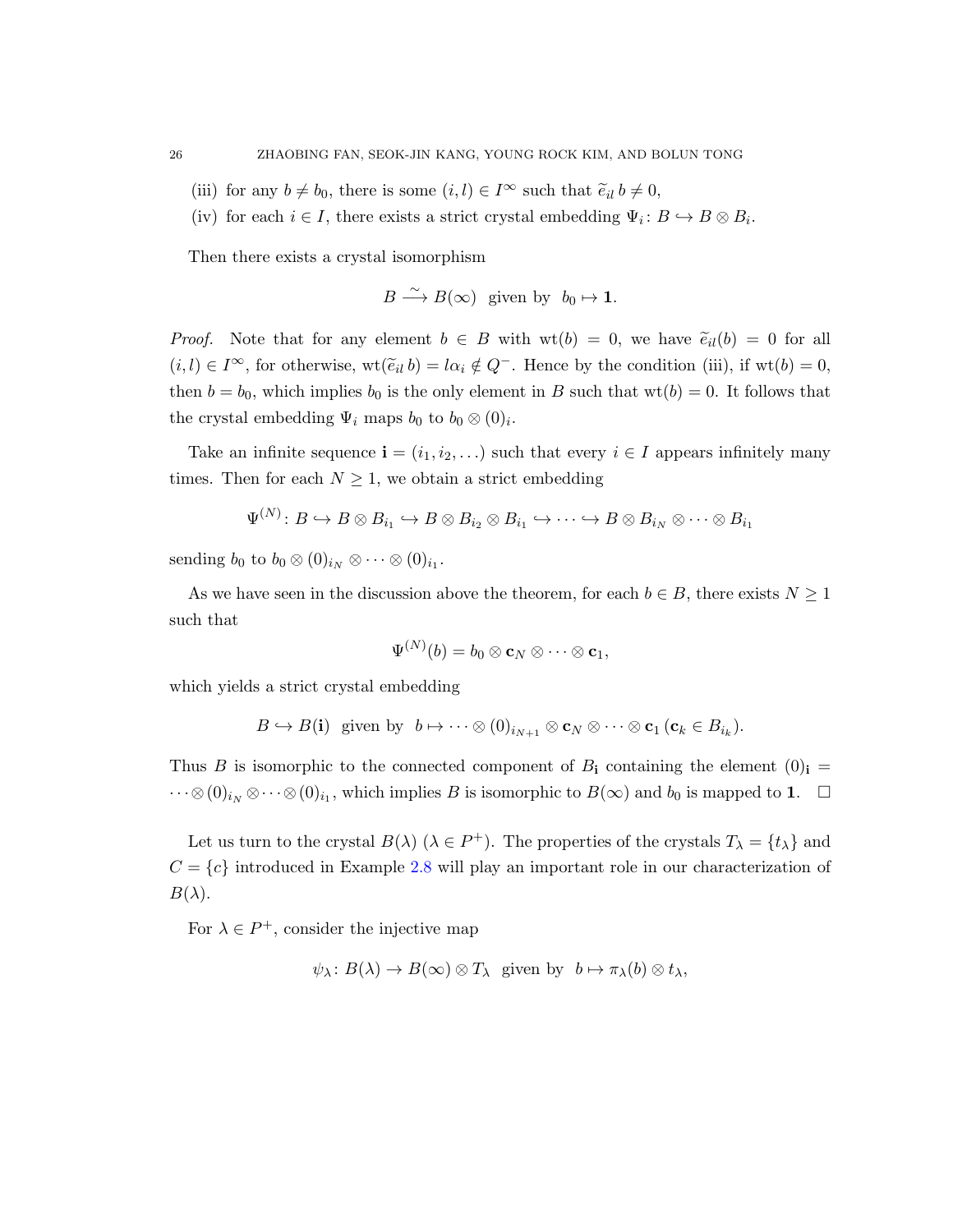where  $\pi_{\lambda} : B(\lambda) \to B(\infty)$  is the injective map given in Proposition [2.9.](#page-13-0) One can immediately see that  $\psi_{\lambda}$  preserves the function wt. Since  $\epsilon_i(t_{\lambda}) = \phi_i(t_{\lambda}) = -\infty$ , for  $b \in B(\lambda)$ , we have

$$
\epsilon_i(b) = \epsilon_i(\pi_\lambda(b)) = \epsilon_i(\pi_\lambda(b) \otimes t_\lambda),
$$
  
\n
$$
\phi_i(b) = \epsilon_i(b) + \langle h_i, \text{wt}(b) \rangle
$$
  
\n
$$
= \epsilon_i(\pi_\lambda(b) \otimes t_\lambda) + \langle h_i, \text{wt}(\pi_\lambda(b) \otimes t_\lambda) \rangle
$$
  
\n
$$
= \phi_i(\pi_\lambda(b) \otimes t_\lambda).
$$

Hence  $\psi_{\lambda}$  preserves  $\epsilon_i$ ,  $\phi_i$   $(i \in I)$ .

If  $b \in B(\lambda)$  and  $f_{il} b \in B(\lambda)$ , Proposition [2.9](#page-13-0) yields

$$
\widetilde{f}_{il}(\psi_{\lambda}(b)) = \widetilde{f}_{il}(\pi_{\lambda}(b) \otimes t_{\lambda}) = \widetilde{f}_{il}(\pi_{\lambda}(b)) \otimes t_{\lambda} = \pi_{\lambda}(\widetilde{f}_{il} b) \otimes t_{\lambda} = \psi_{\lambda}(\widetilde{f}_{il} b).
$$

Moreover,

$$
\widetilde{e}_{il}(\psi_{\lambda}(b)) = \widetilde{e}_{il}(\pi_{\lambda}(b) \otimes t_{\lambda}) = \widetilde{e}_{il}(\pi_{\lambda}(b)) \otimes t_{\lambda} = \pi_{\lambda}(\widetilde{e}_{il} b) \otimes t_{\lambda} = \psi_{\lambda}(\widetilde{e}_{il} b).
$$

Thus  $\psi_\lambda$  is a crystal morphism commuting with all  $\widetilde{e}_{il}$  's.

Consider the injective map

$$
\iota_{\lambda}: B(\lambda) \to B(\infty) \otimes T_{\lambda} \otimes C \text{ given by } b \mapsto \psi_{\lambda}(b) \otimes c.
$$

For  $b \in B(\lambda)$ , we have

$$
wt(\iota_{\lambda}(b)) = wt(\psi_{\lambda}(b)) + wt(c) = wt(b),
$$
  
\n
$$
\phi_i(\iota_{\lambda}(b)) = max(\phi_i(\psi_{\lambda}(b)) + \langle h_i, wt(c) \rangle, \phi_i(c))
$$
  
\n
$$
= max(\phi_i(b), 0) = \phi_i(b),
$$
  
\n
$$
\epsilon_i(\iota_{\lambda}(b)) = \phi_i(\iota_{\lambda}(b)) - \langle h_i, wt(\iota_{\lambda}(b)) \rangle
$$
  
\n
$$
= \phi_i(b) - \langle h_i, wt(b) \rangle = \epsilon_i(b).
$$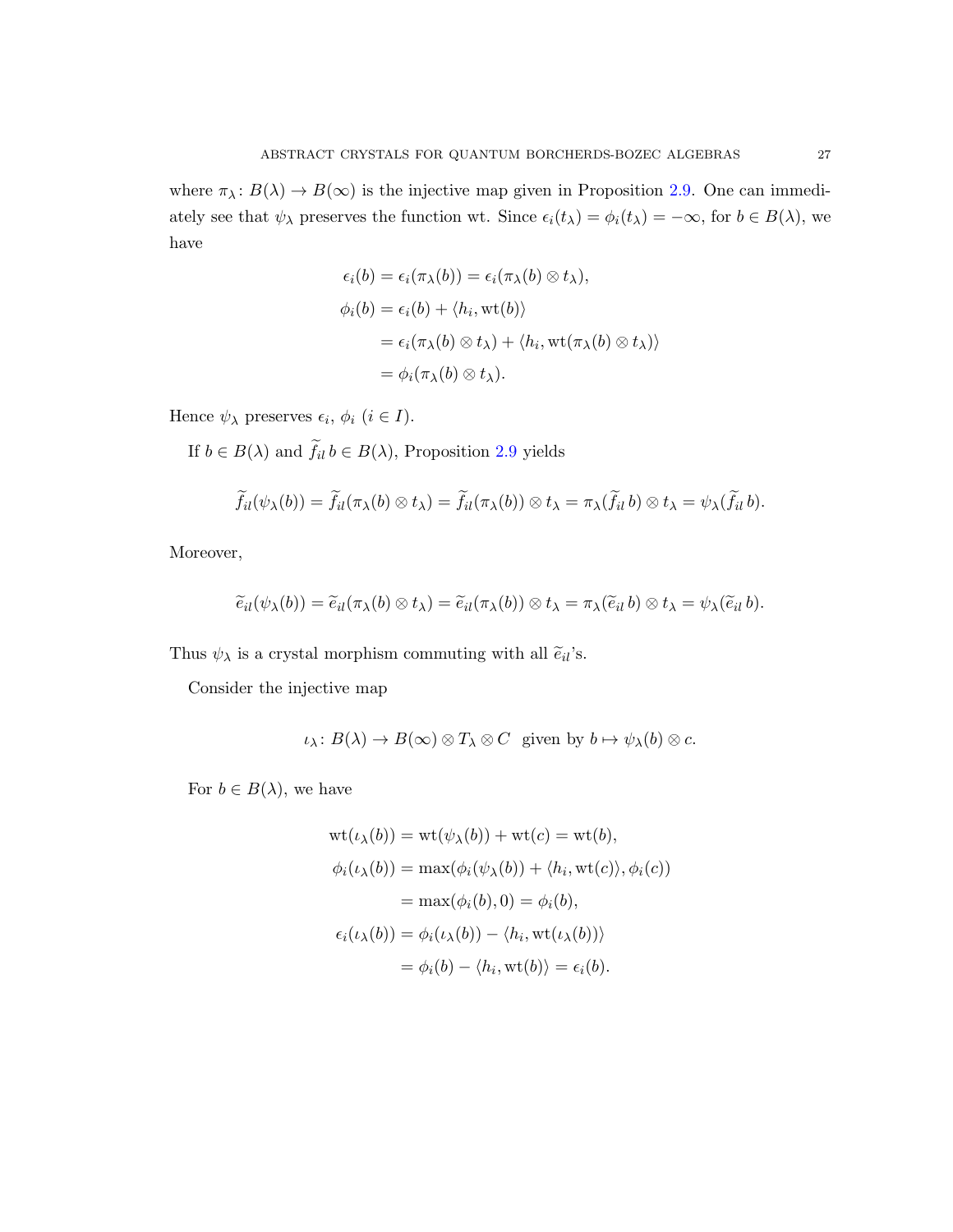Furthermore, since  $b \in B(\lambda)$ , we have  $\phi_i(\psi_\lambda(b)) = \phi_i(b) \geq 0 = \epsilon_i(c)$ . Thus if  $i \in I^{\text{re}}$ , then

$$
\widetilde{e}_i(\iota_\lambda(b)) = \widetilde{e}_i(\psi_\lambda(b) \otimes c) = \widetilde{e}_i(\psi_\lambda(b)) \otimes c
$$
  
\n
$$
= \psi_\lambda(\widetilde{e}_i b) \otimes c = \iota_\lambda(\widetilde{e}_i b),
$$
  
\n
$$
\widetilde{f}_i(\iota_\lambda(b)) = \widetilde{f}_i(\psi_\lambda(b) \otimes c)
$$
  
\n
$$
= \begin{cases}\n\widetilde{f}_i\psi_\lambda(b) \otimes c = \psi_\lambda(\widetilde{f}_i b) \otimes c & \text{if } \phi_i(b) > 0, \\
0 & \text{if } \phi_i(b) = 0, \\
0 & \text{if } \phi_i(b) = 0,\n\end{cases}
$$

If  $i \in I^{\text{im}}$  and  $\phi_i(b) = \phi_i(\psi_\lambda(b)) > -la_{ii}$ , then we have

$$
\widetilde{e}_{il}(\iota_\lambda(b)) = \widetilde{e}_{il}(\psi_\lambda(b) \otimes c) = \widetilde{e}_{il}(\psi_\lambda(b)) \otimes c = \psi_\lambda(\widetilde{e}_{il} b) \otimes c = \iota_\lambda(\widetilde{e}_{il} b).
$$

If  $i \in I^{\text{im}}$  and  $0 < \phi_i(b) = \phi_i(\psi_\lambda(b)) \le -l a_{ii}$ , then

$$
\widetilde{e}_{il}(\iota_{\lambda}(b)) = \widetilde{e}_{il}(\psi_{\lambda}(b) \otimes c) = 0.
$$

On the other hand, since  $\epsilon_i(b) = 0$ , our condition implies

$$
0 < \phi_i(b) = \langle h_i, \text{wt}(b) \rangle \le -l a_{ii}.
$$

By the definition of category  $\mathcal{O}_{int}$  ([\[KK19b,](#page-29-15) Definition 5.1]), we have  $\tilde{e}_{il}(b) = 0$ , which implies

$$
\widetilde{e}_{il}(\iota_{\lambda}(b)) = \iota_{\lambda}(\widetilde{e}_{il}\,b) = 0
$$

as desired.

If  $i \in I^{\text{im}}$  and  $\phi_i(b) = \phi_i(\psi_\lambda(b)) = 0$ , then  $\langle h_i, \text{wt}(b) \rangle = 0$ , which implies  $\tilde{e}_{il}(b) = 0$  and

$$
\widetilde{e}_{il}(\iota_{\lambda}(b)) = \widetilde{e}_{il}(\psi_{\lambda}(b) \otimes c) = \psi_{\lambda}(b) \otimes \widetilde{e}_{il}(c) = 0 = \psi_{\lambda}(\widetilde{e}_{il}(b)) \otimes c = \iota_{\lambda}(\widetilde{e}_{il}(b)).
$$

For the operators  $\tilde{f}_{il}$ , if  $i \in I^{\text{im}}$  and  $\phi_i(b) = \phi_i(\psi_\lambda(b)) > 0$ , then

$$
\widetilde{f}_{il}(\iota_\lambda(b)) = \widetilde{f}_{il}(\psi_\lambda(b) \otimes c) = \widetilde{f}_{il}(\psi_\lambda(b)) \otimes c = \psi_\lambda(\widetilde{f}_{il}(b)) \otimes c = \iota_\lambda(\widetilde{f}_{il}(b).
$$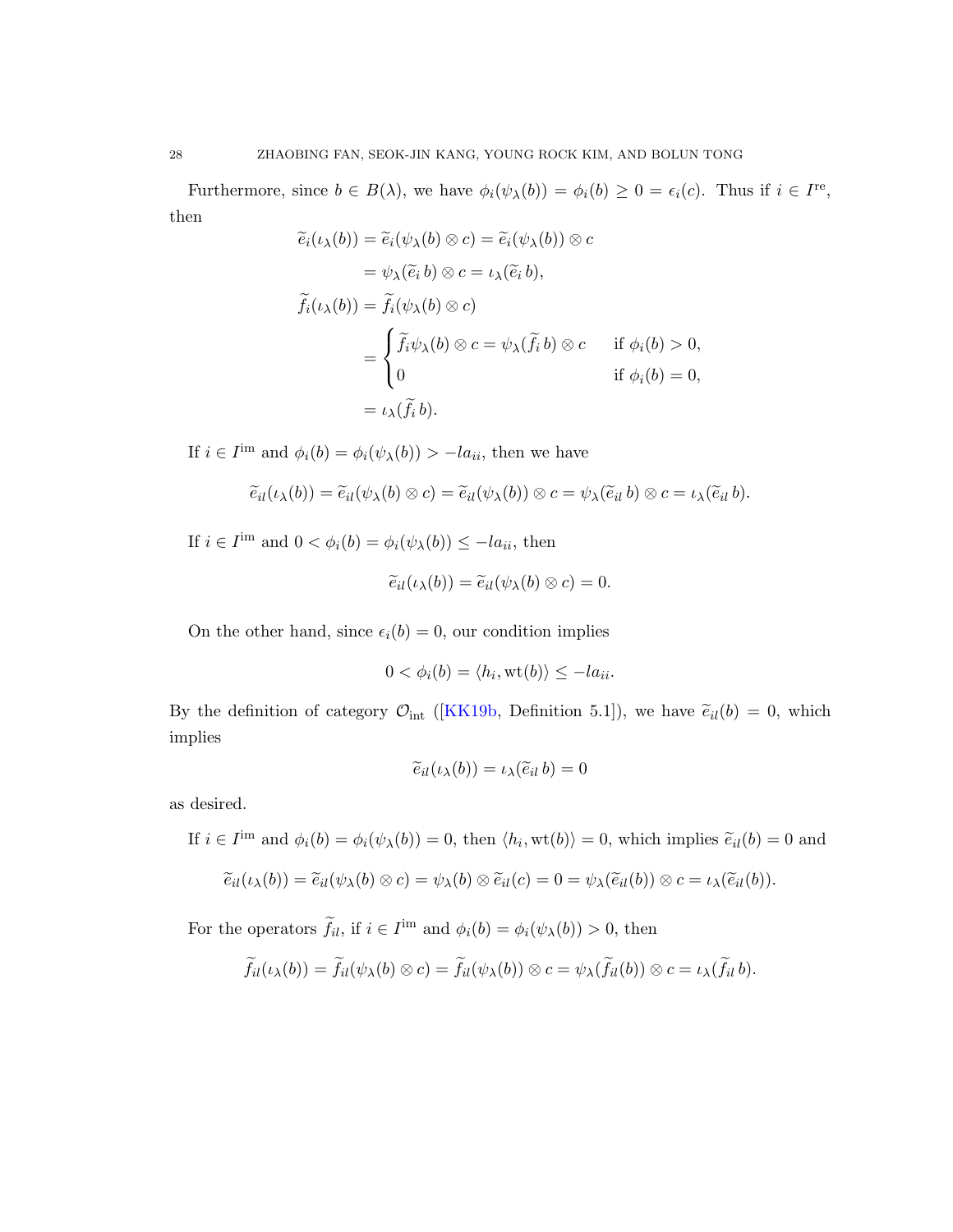If  $i \in I^{\text{im}}$  and  $\phi_i(b) = 0$ , then  $\tilde{f}_{il}(b) = 0$  and hence

$$
\widetilde{f}_{il}(\iota_\lambda(b)) = \widetilde{f}_{il}(\psi_\lambda(b) \otimes c) = \psi_\lambda(b) \otimes \widetilde{f}_{il} \, c = 0 = \iota_\lambda(\widetilde{f}_{il} \, b)
$$

as desired.

Therefore,  $\iota_\lambda: B(\lambda) \to B(\infty) \otimes T_\lambda \otimes C$  is a strict crystal embedding and obtain the following characterization of  $B(\lambda)$ .

**Theorem 4.3.** Let  $\lambda \in P^+$  be a dominant integral weight. Then the crystal  $B(\lambda)$  is isomorphic to the connected component of  $B(\infty) \otimes T_\lambda \otimes C$  containing  $\mathbf{1} \otimes t_\lambda \otimes c$ .

Remark 4.4. (a) As was mentioned at the end of [\[B16\]](#page-28-3), our characterization can be applied to reproduce Bozec's geometric realization of  $B(\infty)$  and  $B(\lambda)$  (cf. [\[KKS09,](#page-29-11) [KKS12\]](#page-29-12)).

(b) Our constuction of  $B(\infty)$  and  $B(\lambda)$  can also be used directly to the theory of (dual) perfect bases for quantum Borcherds-Bozec algebras.

(c) Our theory will play a crucial role in the categorification of quantum Borcherds-Bozec algebras and their highest weight modules via Khovanov-Lauda-Rouquier algebras and their cyclotomic quotients.

#### <span id="page-28-0"></span>**REFERENCES**

- <span id="page-28-1"></span>[Bor88] R. Borcherds, Generalized Kac-Moody algebras, J. Algebra 115 (1988), 501–512.
- <span id="page-28-2"></span>[B15] T. Bozec, Quivers with loops and perverse sheaves, Math. Ann. 362 (2015), 773-797.
- <span id="page-28-3"></span>[B16] T. Bozec, Quivers with loops and generalized crystals, Compositio Math. 152 (2016), 1999-2040.
- <span id="page-28-4"></span>[BSV16] T. Bozec, O. Schiffmann and E. Vasserot, On the number of points of nilpotent quiver varieties over finite fields, arXiv:1701.01797.
- <span id="page-28-5"></span>[FKKT20] Z. Fan, S.-J. Kang, Y. R. Kim and B. Tong, Classical limit of quantum Borcherds-Bozec algebras, J. Pure Appl. Algebra, 225 (2021), 106502.
- <span id="page-28-6"></span>[GL93] I. Grojnowski and G. Lusztig, A comparison of bases of quantized enveloping algebras, Contemporary Math., 153 (1993), 11-19.
- [HK02] J. Hong and S.-J. Kang, Introduction to Quantum Groups and Crystal Bases, Graduate Studies in Mathematics 42, Amer. Math. Soc., 2002.
- <span id="page-28-7"></span>[JKK05] K. Jeong, S.-J. Kang and M. Kashiwara, Crystal Bases for quantum generalized Kac-Moody algebras, Proc. Lond. Math. Soc. (3) 90 (2005), 395-438.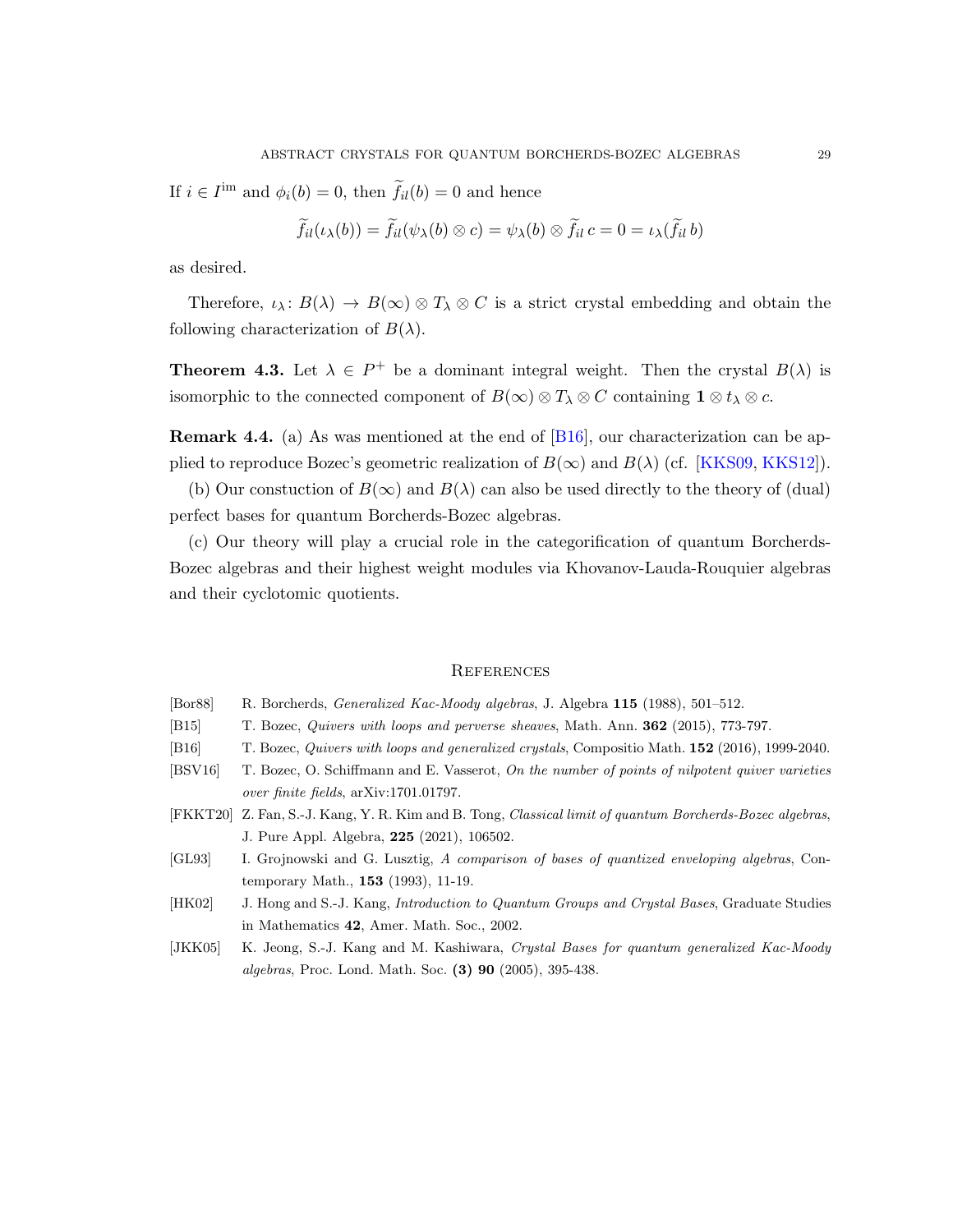- <span id="page-29-13"></span><span id="page-29-8"></span><span id="page-29-0"></span>[JKKS07] K. Jeong, S.-J. Kang, M. Kashiwara and D.-U. Shin, Abstract crystals for quantum generalized Kac-Moody algebras, Int. Math. Res. Not. IMRN (2007), no.1. 1-19. [J95] A. Joseph, Quantum groups and their primitive ideals, Springer-Verlag, Berlin, 1995 [Kac68] V. G. Kac, Simple irreducible graded Lie algebras of finite growth, Math. USSR. Izv. 2 (1968), 1271–1311. [K19] S.-J. Kang, Borcherds-Bozec algebras, root multiplicities and the Schofield construction, Communications in Contemporary Mathematics 21 (2019), no.3.
- <span id="page-29-2"></span>[K95] S.-J. Kang, Quantum deformations of generalized Kac-Moody algebras and their modules, J. Algebra (3) 175 (1995), 1041-1066
- <span id="page-29-11"></span>[KKS09] S.-J. Kang, M. Kashiwara and O. Schiffmann, Geometric construction of crystal bases for quantum generalized Kac-Moody algebras, Adv. Math.222 (2009), 996-1015.
- <span id="page-29-12"></span>[KKS12] S.-J. Kang, M. Kashiwara and O. Schiffmann, Geometric construction of highest weight crystals for quantum generalized Kac-Moody algebras, Math. Ann. 354 (2012), 193-208.
- <span id="page-29-15"></span>[KK19b] S.-J. Kang and Y. R. Kim, Quantum Borcherds-Bozec algebras and their integrable representations, J. Pure Appl. Algebra 224 (2020), 106388.
- <span id="page-29-6"></span>[Kas90] M. Kashiwara, Crystallizing the q-analogue of universal enveloping algebras, Commun. Math. Phys. 133 (1990), 249–260.
- <span id="page-29-7"></span>[Kas91] M. Kashiwara, On crystal bases of the q-analogue of universal enveloping algebras, Duke Math. J. 63 (1991), 465-516.
- <span id="page-29-14"></span>[Kas93] M. Kashiwara, The crystal base and Littlemann's refined Demazure character formula, Duke Math. J. **71** (1993), 839-858.
- <span id="page-29-9"></span>[KS97] M. Kashiwara and Y. Saito, Geometric construction of crystal bases, Duke Math. J. 89 (1997), 9-36.
- <span id="page-29-3"></span>[L90] G. Lusztig, *Canonical bases arising from quantized enveloping algebras*, J. Amer. Math. Soc. 3 (1990), 447-498.
- <span id="page-29-4"></span>[L91] G. Lusztig, Quivers, perverse sheaves, and quantized enveloping algebras, J. Amer. Math. Soc. 4 (1991), no. 2, 365-421.
- <span id="page-29-5"></span>[L10] G. Lusztig, *Introduction to quantum groups*, Modern Birkhäuser Classics, Birkhäuser/Springer, New York, 2010
- <span id="page-29-1"></span>[Moody68] R. V. Moody, A new class of Lie algebras, J. Algebra 10 (1968), 211–230.
- [NZ97] T. Nakashima and A. Zelevinsky, Polyhedral realizations of crystal bases for quantized Kac-Moody algebra, Adv. Math. 131 (1997), 253-278.
- <span id="page-29-10"></span>[S02] Y. Saito, Crystal bases and quiver varieties, Math. Ann. 324 (2002), 675–688.